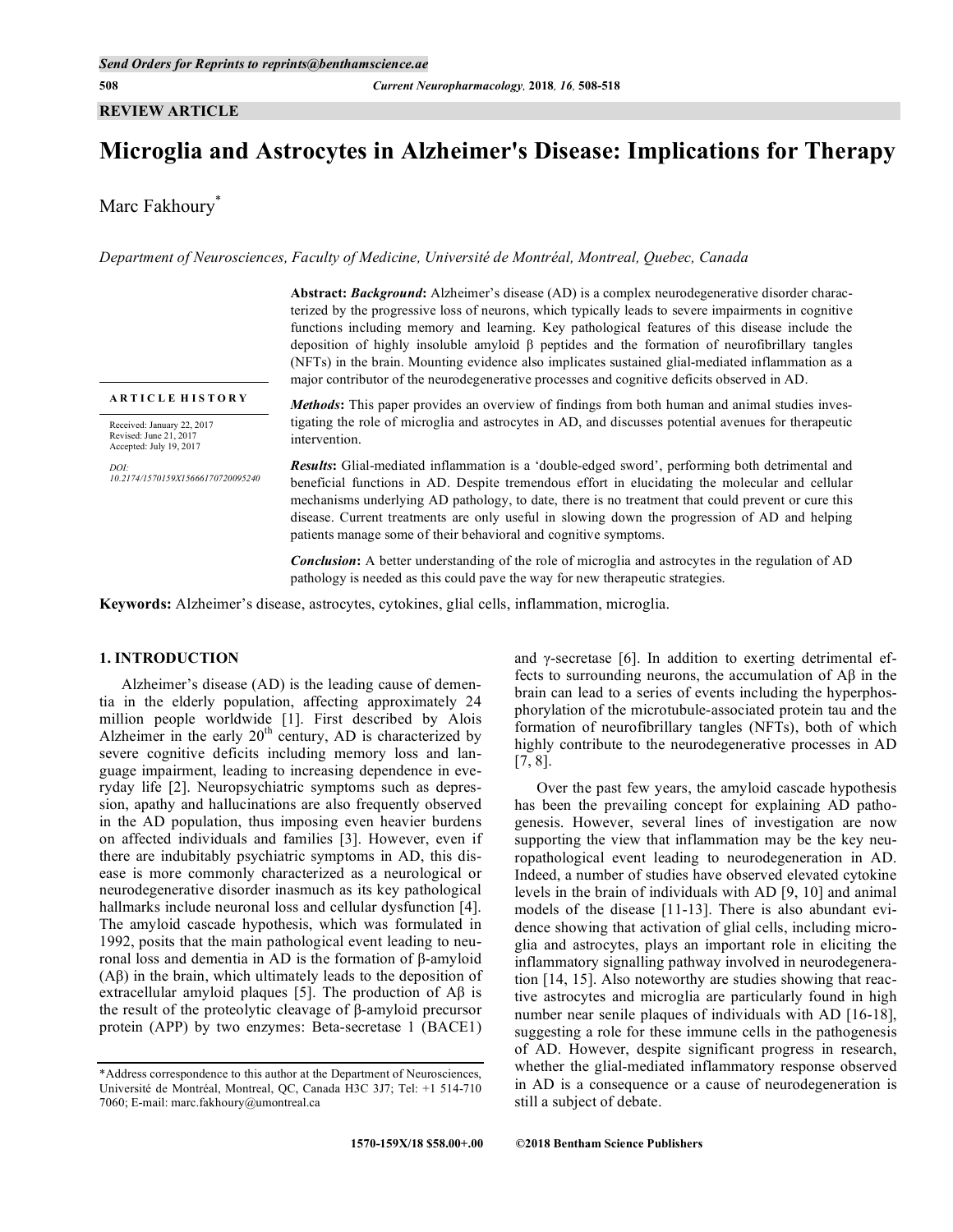Given the high burden of AD to the affected individual and to the society in terms of the ensued health care costs, a better understanding of the pathophysiological mechanisms of this disorder is urgently needed as this could help promote the development of new therapeutic strategies. The overarching aim of this paper is to provide a thorough overview of the contribution of microglia and astrocytes in inflammation and AD pathogenesis by illustrating key findings from animal and human studies. Potential avenues for therapeutic interventions are also discussed.

## **2. MICROGLIA DURING HEALTHY AND INFLAMMATORY CONDITIONS**

Microglia are resident macrophages that represent approximately 10% of all the cells in the central nervous system (CNS) [19]. Being one of the first immune cells that get immunologically active during an inflammatory reaction, they constitute the first line of cellular defence against invading pathogens and other types of brain injury [20]. Despite being extensively studied, their true origin remains a subject of debate. Early evidence suggested that microglia differentiate in the bone marrow from embryonic hematopoietic precursor cells, whereas more recently, studies have shown that these cells may in fact arise from progenitors in the embryonic yolk sac early during development [21]. Under normal conditions, microglia exist in a quiescent (or resting) state, and are morphologically characterized by small-shaped soma and highly ramified processes [22]. One of the main functions of resting state microglia is to vigilantly monitor the CNS for the detection of pathogens and host-derived ligands, including pathogen-associated molecular patterns (PAMPs) and danger-associated molecular patterns (DAMPs) [20, 23]. The expression of pattern recognition receptors (PRRs) on their molecular surface makes them well equipped for this purpose [24]. In response to invading pathogens, microglia get activated and undergo morphological changes including enlargement of their soma and shortening of their cellular processes [25]. Activated microglia play an important role in the phagocytosis of pathogens and in the clearance of cellular debris and degenerating cells at the lesion site [26]. In addition to their phagocytic activity, activated microglia participate in the presentation of antigens to T cells, thereby coordinating the dialogue between the innate and adaptive immune systems during an inflammatory response [27, 28].

Mounting evidence points to the fact that microgliamediated inflammatory response is a "double-edged sword", executing both detrimental and beneficial functions [29, 30]. When activated, microglia produce inflammatory mediators including cytokines, chemokines, inducible nitric oxide synthase (NOS), cyclooxygenase-2 (COX-2) and free radicals like reactive oxygen species (ROS), which may disturb neuronal functions and produce cellular damage [20, 31]. Activated microglia also produce a wide array of neuroprotective factors that help prevent neuronal injury, including brainderived neurotrophic factor (BDNF), glial cell-derived neurotrophic factor (GDNF) and nerve growth factor (NGF) [31- 33]. This duality in the effect of microglia on immunemediated inflammation suggests that these immune cells adopt different functional phenotypes based on their surrounding environment. Depending on their activation state, microglial cells have been broadly classified into a proinflammatory M1 phenotype or an anti-inflammatory M2 phenotype [34]. However, it should be noted that this classification is not universally accepted by research findings, and there are still a lot to learn about the mechanisms underlying microglia functions during these different activation states [35].

The M1 phenotype is "classically activated" by Toll-like receptors or interferon-gamma (IFNγ), and plays a vital role in destroying invading pathogens by producing proinflammatory cytokines, ultimately causing neuronal damage in local tissues [14, 20]. In contrast, the M2 phenotype is "alternatively activated" by interleukin 4 (IL-4) or IL-13, and is involved in the release of high levels of anti-inflammatory cytokines, thus playing fundamental roles in tissue repair and angiogenesis [14]. Interestingly, microglia that have been polarized into an M1 or M2 state can rapidly switch their phenotype in order to adapt to their surrounding microenvironment, thus providing researchers with the possibility of targeting imbalances of macrophage polarization for various therapeutic applications [36]. For instance, M1 macrophages can be polarized to M2-like macrophages following experimental manipulations that inhibit the PI3K/AKT signalling pathway [37] or the NF- $\kappa$ B, MAPK and AKT pathways [38], whereas M2 macrophages can be reprogrammed into an M1 phenotype in response to lipopolysaccharide (LPS) and IFNγ [39, 40].

### **3. MICROGLIA IN ALZHEIMER'S DISEASE**

There is an extensive number of studies indicating that inflammatory pathways are altered in AD owing to exacerbated immune response [41, 42]. The observation that inflammatory processes may promote neuronal loss and cognitive decline [43, 44], together with evidence associating polymorphic variations of inflammatory cytokines with AD [45-47], argue for a potential role of microglia in AD pathogenesis. Microglia are one of the first immune cells that get activated and recruited to the site of injury during an inflammatory response. Understanding how they are involved in AD could not only help decipher the cellular and molecular mechanisms underlying neurodegeneration, but could also open up new avenues for therapeutic interventions. One of the first ground-breaking findings implicating microglia in AD date from studies in the early 1990s showing that these immune cells are highly engaged in the formation of Aβ plaques in the brains of AD patients [41, 42]. More recently, data from studies utilizing animal models of AD have also demonstrated the presence of activated microglia at sites of Aβ deposition, suggesting that these glial cells might physically interact with  $\mathbf{A}\mathbf{\beta}$  and regulate their levels in the brain [43, 44].

Further evidence providing a link between microglia dysfunction and AD pathogenesis comes from genetic studies showing that a null mutation in TREM2 (Triggering Receptor Expressed on Myeloid cells 2) gene, which is specifically expressed by microglia in the CNS, is associated with severe neuritic tau hyperphosphorylation and reduced ability of microglia to envelop amyloid deposit [48]. In addition, genetic deletion of the complement factors C1q and C3, or the microglial complement receptor CR3, reduces the number of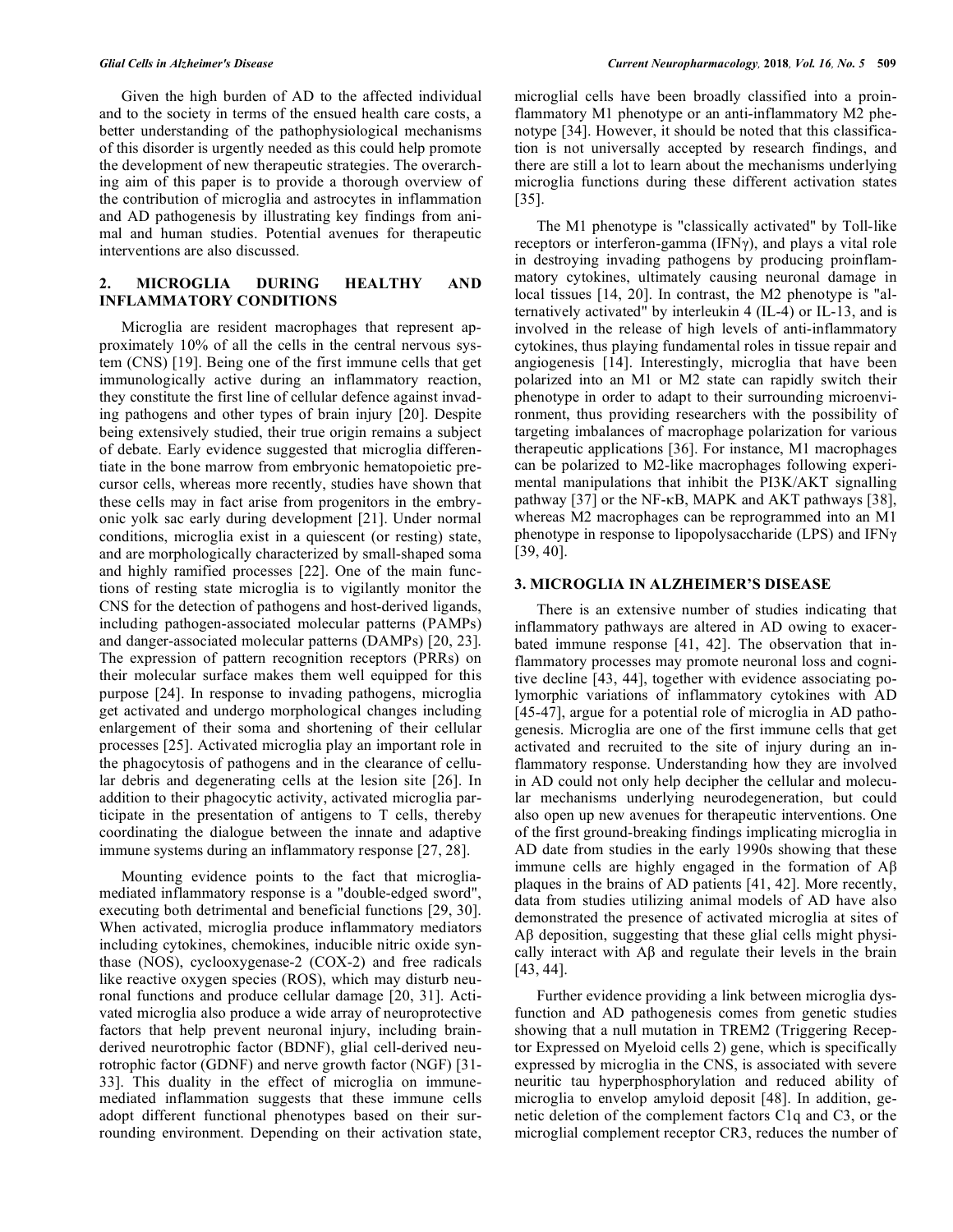phagocytic microglia and the degree of early synapse loss, suggesting that complement activation can act as an early mediator of plaque associated synapse loss in AD by triggering the activation of phagocytic microglia [49]. Microglia and CR3 also play a crucial role in Aβ homeostasis inasmuch as ablation of CR3 in APP-transgenic mice leads to decreased Aβ accumulation, most likely as a result of increased secretion of Aβ-degrading enzymes and increased ability of microglia to degrade extracellular Aβ [50]. However, despite significant progress in the understanding of the interaction between microglia and Aβ in AD, whether the accumulation of Aβ in the brain precedes microglia activation still remains a subject of debate [51-54].

Microglia interact with Aβ, but also with APP, through specific PRRs, including CD14, CD36 and Toll-like receptors, which are highly expressed on their surface [55-58]. This interaction is required for phenotypic activation of microglia and induction of phagocytosis, and results in the clearance of Aβ from the brain [20, 59]. Inductors of inflammation, such as LPS, also activate microglia to promote the degradation of Aβ [60]. Consistent with the view that microglia are involved in Aβ clearance, impairment of microglia function in transgenic mice facilitates the progression of AD and results in increased Aβ accumulation in the brain [61, 62]. Besides providing beneficial effects to the host, activation of microglia by Aβ or APP also results in an upregulation of inflammatory mediators including inducible nitric oxide synthase (iNOS), tumor necrosis factor-alpha (TNF- $\alpha$ ), interleukin-1beta (IL-1 $\beta$ ) and IL-6, ultimately leading to exacerbated inflammatory response and severe neuronal loss [63-65] (Fig. **1**).

Taken together, the aforementioned studies suggest that microglia exert dual functions in AD in a context-dependent manner. While moderate activation of microglia provides

protective effects by facilitating the clearance of  $\mathbf{A}\mathbf{\beta}$  in the brain, overactivation of these cells by Aβ or APP could trigger an exaggerated inflammatory response that may worsen the neurodegenerative processes in AD. However, despite significant progress in research, very few reports have investigated the relationship between microglia and the formation of NFTs in AD. Although studies thus far seem to point for a role of microglia in the internalization and degradation of tau, the major component of NFTs [66, 67], further investigations are warranted for a better understanding of the molecular mechanisms underlying the role of microglia in AD pathogenesis.

## **4. ASTROCYTES DURING HEALTHY AND INFLAMMATORY CONDITIONS**

Astrocytes are the most abundant glial subtype in the CNS, and similar to microglia, play a crucial role in the regulation of neuroinflammation [68]. Also referred to as astroglia, astrocytes exhibit a star-shaped morphology with cellular processes extending from the soma [69]. In the healthy CNS, astrocytes perform several physiological functions involved in ion homeostasis, neurotransmitter transmission, growth factor secretion, synaptic remodeling, and oxidative stress regulation [42, 70]. In addition, astrocytes play a fundamental role in the protection and differentiation of dopaminergic neurons [71, 72], and have been associated with CNS pathologies like schizophrenia [73, 74] and Parkinson's disease [75, 76], where dopamine neurotransmission is incriminated.

Because of their close proximity to blood vessels and their interaction with endothelial cells, astrocytes also participate in the maintenance and permeability of the bloodbrain barrier (BBB), a multi-cellular unit involved in the exchange of molecules in and out of the brain [77, 78]. Ana-



**Fig. (1).** Detrimental effects of glial-mediated inflammation. Activation of microglia and astrocytes by Aβ or following a signal of damage leads to the secretion and release of inflammatory chemokines and cytokines, including IL-1, IL-6, and TNF-α. These pro-inflammatory elements trigger a cascade of events, such as oxidative stress, demyelination and apoptosis, which eventually lead to neurodegeneration and cognitive decline. Reactive astrocytes also contribute to scar formation around injured tissue by accumulating around amyloid plaques. Adapted with permission from [65]. (*The color version of the figure is available in the electronic copy of the article*).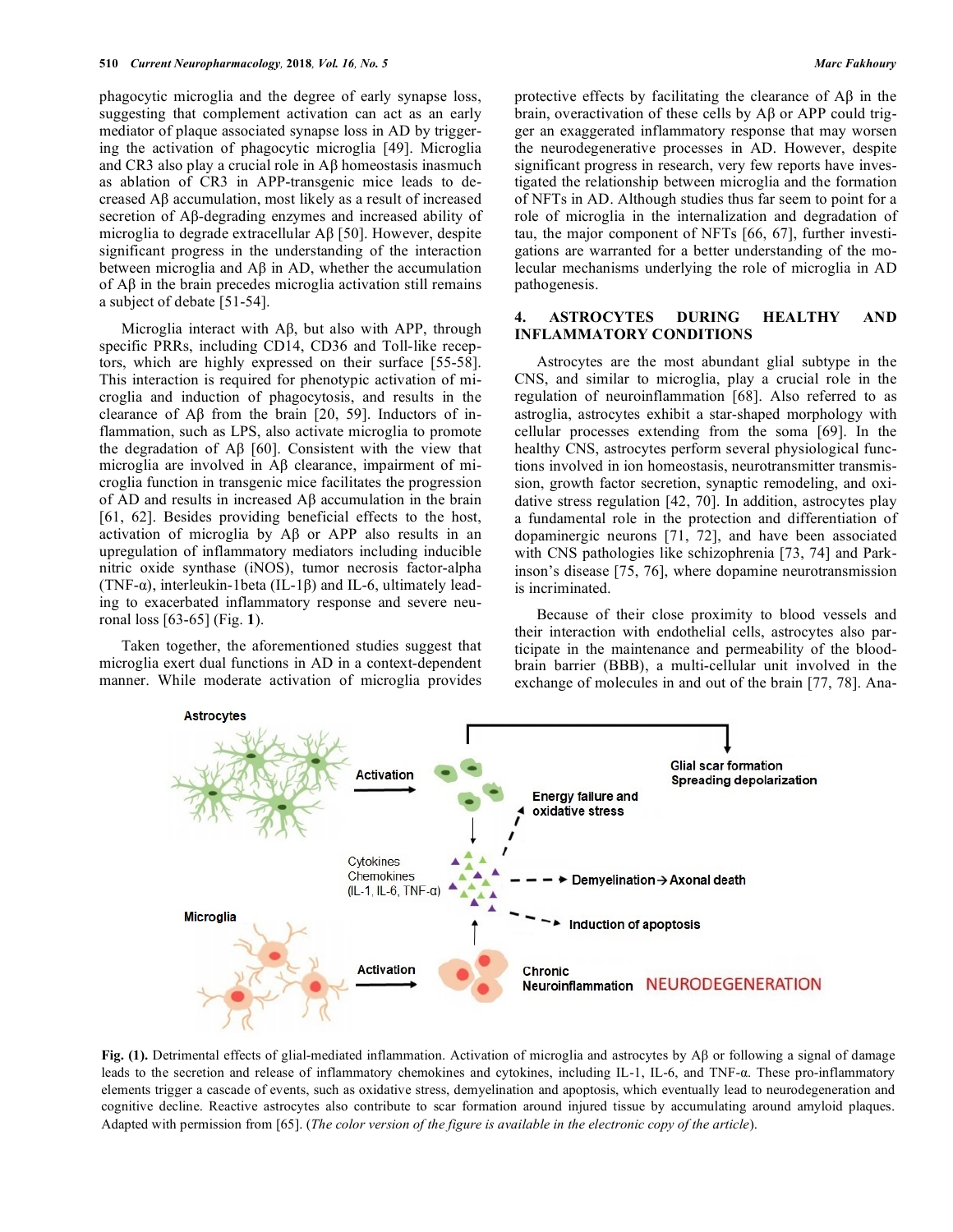tomically, astrocytic terminal processes, known as endfeet, almost completely cover the outer surface of the endothelium, forming a lacework of fine lamellae [77]. Through the release of soluble factors such as GDNF, transforming growth factor-beta (TGFβ), basic fibroblast growth factor (bFGF) and angiopoetin-1 (ANG-1), astrocytic endfeet participate in the regulation of angiogenesis and in the formation of endothelial cell-to-cell junctions, thus preserving the function and structural integrity of the BBB [79, 80]. Astrocytic expression of growth factors and cytokines also tightly regulates the permeability of the BBB during inflammatory conditions, and in doing so help control the passage of immune cells into the CNS [81, 82].

Upon activation by pathogens, astrocytes produce a wide array of inflammatory cytokines that can have beneficial or detrimental consequences. In addition, astrocytes express major histocompatibility complex (MHC) class II molecules on their surface, thus acting as antigen-presenting cells for T cells [83, 84]. Depending on their surrounding environment and activation state, astrocytes either suppress [85, 86] or enhance [87, 88] T-cell functions. Although astrocytes are mainly neuroprotective [89], they participate in perpetuating the self-destructive environment by secreting various chemokines and proinflammatory cytokines, including IL-1β and TNF- $\alpha$  [90, 91]. In addition, astrocytes have the capacity to physically interact with microglia, thereby exerting a significant control over their activation [92], phagocytic capacity [93], and ability to secrete inflammatory mediators such as TNF- $\alpha$  [94], IL-12 [95] and iNOS [96].

# **5. ASTROCYTES IN ALZHEIMER'S DISEASE**

Early evidence implicating astrocytes in the pathological processes of AD comes from the observation that these glial cells are associated with senile plaques in the brains of AD patients [97]. More recently, studies have reported profound astrogliosis in the brain of animal models of AD [98] and AD patients [99], where reactive astrocytes accumulate around amyloid plaques *via* phagocytosis of local degenerated dendrites and synapses, encircling Aβ deposits in a manner reminiscent of glial scarring [42, 65] (Fig. **1**). Upon activation by Aβ or following a signal of damage or injury, astrocytes also participate in the secretion of inflammatory cytokines including IL-1, IL-6, and TNF-α, thereby promoting the neurodegenerative processes in AD [65] (Fig. **1**). Although the mechanisms by which astrocytes react with Aβ remain largely elusive, astrocytes express a wide array of receptors, including the receptor for advanced glycation endproducts (RAGE), lipoprotein receptor-related proteins (LRPs), membrane-associated proteoglycans and scavenger receptor-like receptors, which recognize and bind to Aβ [42, 100]. On the other hand, Aβ aggregates can stimulate the production of chemotactic molecules including monocyte chemoattractant protein-1 (MCP-1), which help mediate the recruitment of astrocytes to the site of lesion [101, 102]. In addition to promoting the accumulation of immune cells in and around senile plaques,  $\mathbf{A}\beta$  also contributes substantially to the inflammatory processes mediated by astrocytes. For instance, isolated senile plaques or Aβ aggregates from human AD brains lead to reactive astrogliosis when co-cultured with glial cells [93]. A $\beta$  also activates astroglial nuclear factor-kappa B (NFκB) and complement signalling to impair synaptic density and dendritic morphology [103], and potentiates the production of inflammatory mediators by astrocytes in response to scavenger receptors ligands [104] and LPS [105], thereby contributing to the neurodegenerative changes observed in AD.

The effect of astrocytes on  $\overrightarrow{AB}$  in AD remains a subject of controversy. Numerous studies have indicated that reactive astrocytes participate in the clearance of Aβ *in vitro*, suggesting a direct role for these glial cells in the attenuation of the neurodegenerative processes in AD [102, 106, 107]. In transgenic mice with AD-like pathology, the astrocytemediated clearance of Aβ is mediated by the increased expression of neprilysin [108] and insulin-degrading enzyme [109]. Extracellular brain clearance of Aβ is also promoted by the secretion of matrix metalloproteinase (MMP)-2 and MMP-9 by astrocytes [110]. However, despite being effective in mediating the degradation of amyloid plaques, astrocytes could also produce Aβ under certain inflammatory conditions. For instance, TGF-β1 alone [111] or IFN-γ in combination with TNF- $\alpha$  [112, 113] or IL-1β [113] drives the production of Aβ by astrocytes. Astrocytes could also engulf large amounts of Aβ that are partly digested, eventually leading to astrocytic defects and neuronal apoptosis [114]. Moreover, astrocytes can release many trophic factors that may exert either beneficial or detrimental functions in AD. For instance, GDNF secreted from astrocytes improves neuronal function and cognitive performance in aged rats [115], whereas overexpression of NGF by astrocytes leads to neurotoxicity and the degenerative loss of hippocampal neurons *in-vitro* [116].

Last but not least are studies implicating astrocytes and other glial cells in the evolution of NFTs in AD. In the parahippocampal cortex of AD patients, the number of activated astrocytes correlates with the number of tangles and the stage of NFTs formation, suggesting a role for astrocyte activation in the progression of NFTs in AD [117]. In addition, thrombin, a serine protease expressed by astrocytes and microglia, accumulates in NFTs [118] and participates in the cleavage of tau [119]. Although these studies propose a potential mechanistic pathway by which activated astrocytes may dampen the neurodegenerative processes in AD, more work is required to better understand the cellular mechanisms underlying the formation and progression of NFTs.

# **6. CLINICAL AND THERAPEUTIC IMPLICATIONS**

Based on the compelling evidence implicating glialmediated inflammation in AD, numerous studies have explored the possibility of using anti-inflammatory drugs to prevent or halt neurodegeneration. In particular, nonsteroidal anti-inflammatory drugs (NSAIDs) have shown beneficial effects in reducing glial cell activation and slowing the progression of AD in animal models of the disease [120, 121]. Although the mechanisms of actions of NSAIDs in AD remain to be fully determined, these drugs bind to and activate the peroxisome proliferator-activated receptorgamma (PPAR-γ) [122, 123] leading to reduced glial cells activation [124, 125] and cytokine-mediated inflammation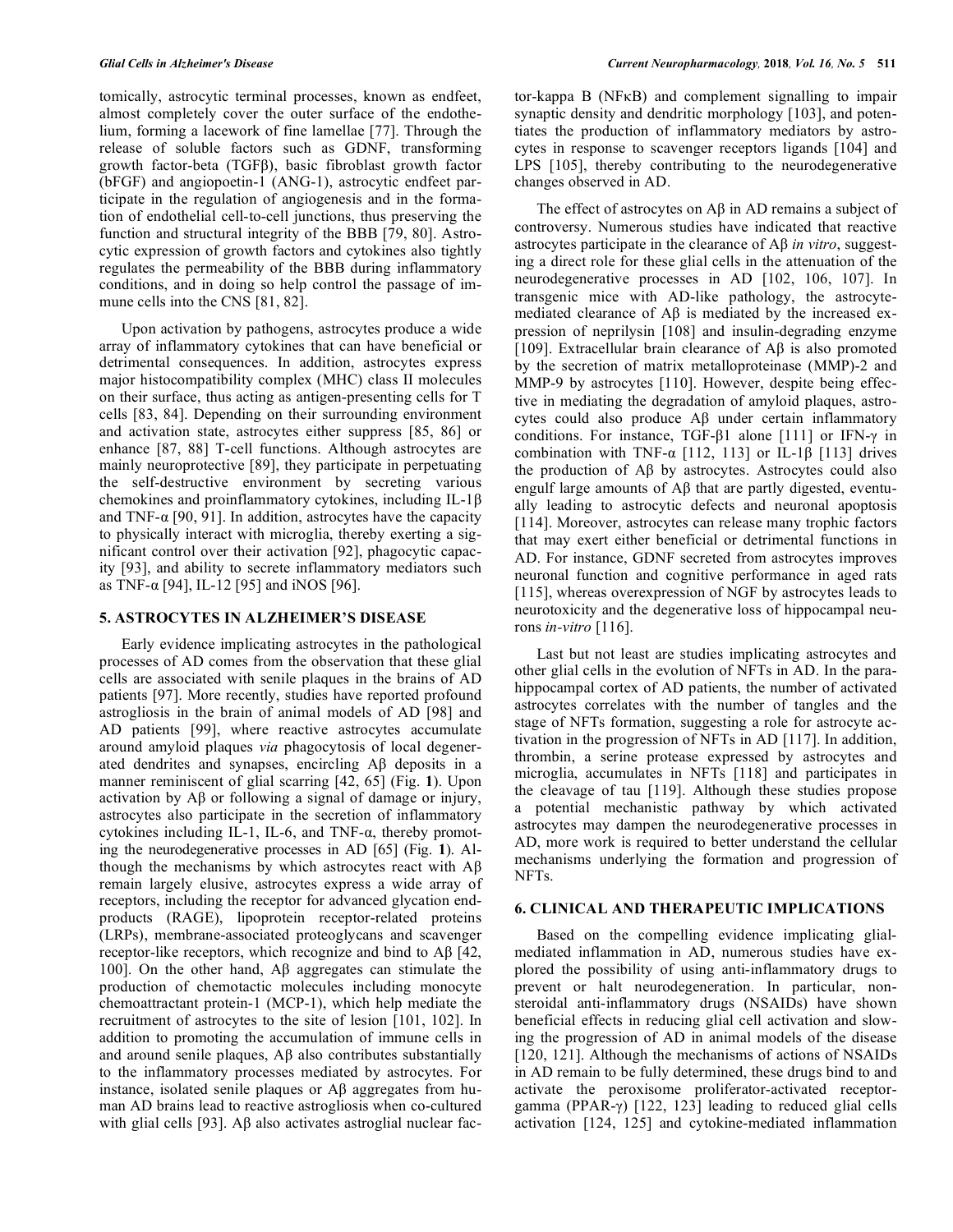

**Fig. (2).** Differential effects of NSAIDs on microglia and AD pathogenesis. The therapeutic effects of NSAIDs may differ depending on the stage of AD. Alternatively activated (M2) microglia are present during the early stage of the disease, whereas classically activated (M1) microglia are present during the late stage of the disease. Furthermore, different subsets of NSAIDs have different affinity for immune and inflammatory targets in the brain, thus resulting in a range of effects including reduced inflammatory mediators and altered Aβ production. Abbreviations: insulin degrading enzyme (IDE); scavenger receptors (SC). Adapted with permission from [120].

[126, 127]. In mice overexpressing APP, a transgenic model of AD, treatment with the NSAID ibuprofen results in reduced microglial activation and amyloid plaque load [128, 129]. Consistently, a number of other NSAIDs were shown to selectively lower  $\mathbf{A}\beta_{42}$  levels in the brain of transgenic mice as a result of decreased activity of γ-secretase, the enzyme responsible for the generation of Aβ from APP [130]. The view that NSAIDs delay some forms of AD pathology is also supported by *in-vitro* studies showing that these antiinflammatory drugs selectively prevent the accumulation of Aβ peptides in culture cells, likely through a decrease in APP production or metabolism [131, 132]. Similar to NSAIDs, PPAR-γ agonists such as pioglitazone or GFT1803 show beneficial effects in attenuating the neurodegenerative processes of AD, namely by reducing Aβ plaque deposition and glial cells activation [133, 134]. However, despite robust preclinical evidence highlighting the protective effects of NSAIDs in AD, clinical trials of these drugs for the treatment of AD have mostly been disappointing so far [135- 138], most likely due to the fact that NSAIDs' effect may differ depending on whether they are used in early or late stages of disease [120] (Fig. **2**). Glucocorticoids, a class of corticosteroids, have also been investigated for the treatment of AD due to their anti-inflammatory and immunosuppressive properties. *In-vitro* studies show that glucocorticoids inhibit cortical astrocyte proliferation [139] and exert neuroprotective functions against inflammation by downregulating the production of nitric oxide (NO) from microglia [140]; effects that are reversed upon the addition of RU- 486, a glucocorticoid receptor blocker [139, 140]. Glucocorticoids were also shown to inhibit both Aβ and LPS-induced pro-inflammatory cytokine and chemokine production in mice [141]. However, notwithstanding the beneficial effects of glucocorticoids *in-vitro* and *in-vivo*, clinical trials have failed to observed notable differences in cognitive decline between glucocorticoid-treated and placebo-treated patients [142], thus urging the need for more efficient therapeutic approaches.

As discussed earlier, many inflammatory responses mediated by microglia and astrocytes exert protective functions in AD. Therefore, directing or instructing the machinery responsible for the activation of these glial cells may prove more beneficial than supressing it. Notably, studies employing mouse models of AD have shown that injection of LPS [143] or delivery of gamma oscillations [144] in the hippocampus increases the activation of resident microglial cells and significantly reduces the cerebral Aβ load within the brain parenchyma. The view that microglial activation may be beneficial in AD is also bolstered by studies showing that stimulation of microglia with macrophage colony-stimulating factor (M-CSF) increases the phagocytosis of opsonized aggregated  $\text{A}\beta$  in culture medium [145], and improves cognitive functions in mice with AD-like pathology [146]. However, under other circumstances, glial cells activation can have deleterious roles in AD, and experimental manipulations that inhibit their activation or signalling may prove more effective in ameliorating cognitive functions. In APP/PS1 mice, a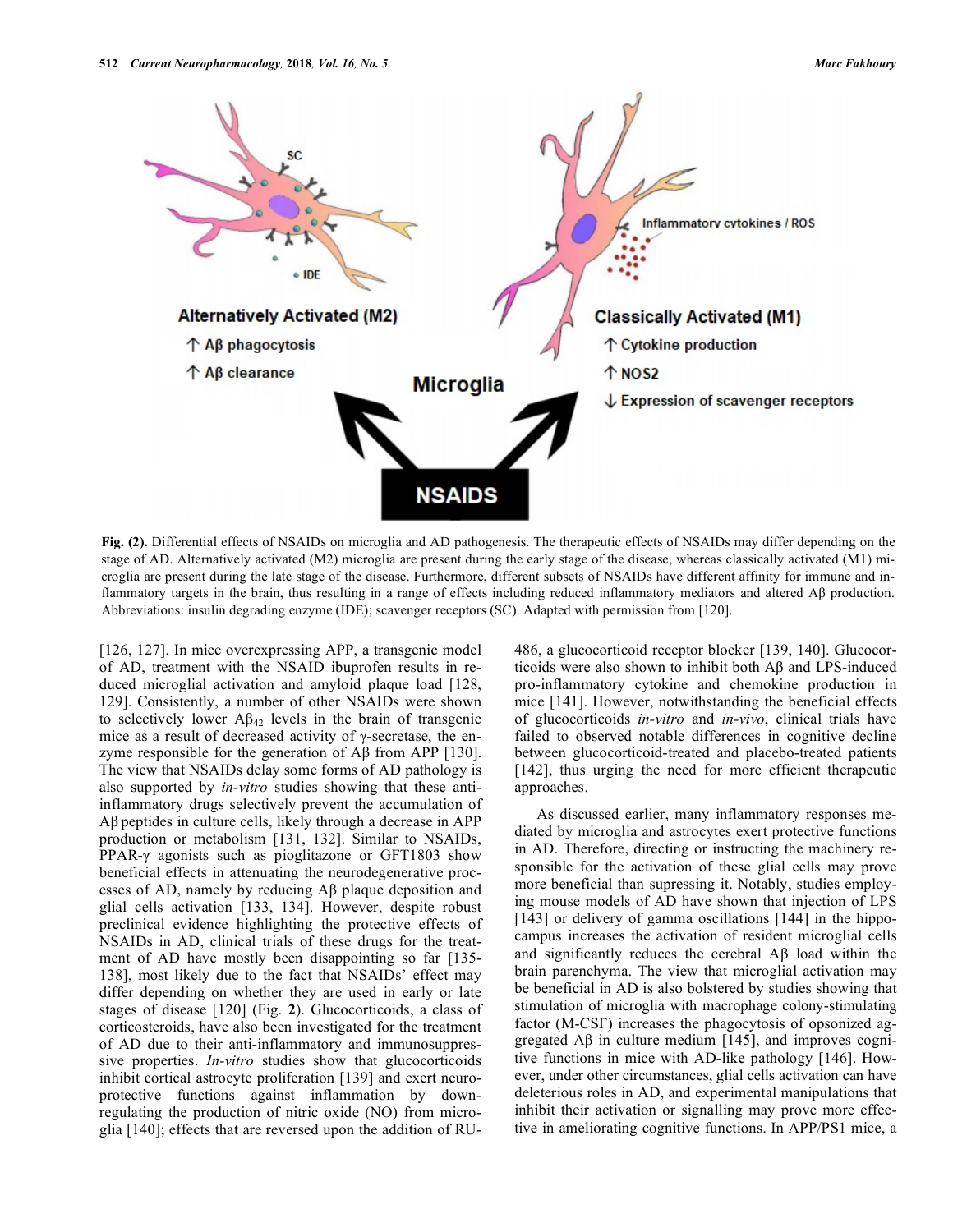well-established model of AD, inhibition of astrocytes signalling with adeno-associated virus vectors [147] and selective suppression of astrocytic gamma-Aminobutyric acid (GABA) synthesis resulted in improved cognitive functions including learning and memory [148]. In another study, Heneka and colleagues showed that NLRP3 inflammasome inhibition in the APP/PS1 model of AD skews microglial cells to an M2 phenotype and results in enhanced spatial memory and decreased deposition of Aβ [149]. In addition, inhibition of Aβ-induced microglial activation resulted in increased protection against cell injury and toxicity [150], decreased proinflammatory genes expression [151], and enhanced level of neurotrophic factors [63] *in-vitro*. Together, these findings concur with the view that glial cells exert both protective and detrimental functions in AD, and suggest that the regulation of their activity and function might be an appealing way to promote neuroprotection and prevent cognitive decline.

Although the strategy to modulate glial cells activation has shown great potential in promoting neuroprotection in AD, its proper use has been limited by the fact that the microenvironment surrounding microglia and astrocytes during chronic neuroinflammation may impair their function. Another avenue of therapeutic intervention that might be more appealing in AD is the transplantation of bone marrow (BM)-derived precursor cells from healthy donors. The rationale behind this approach is based from the observation that microglia derived from BM progenitor cells are more competent in eliminating amyloid plaques compared to their resident counterparts [152, 153]. In a mouse model of AD, intracerebral transplantation of BM-derived mesenchymal stem cells (MSCs) restored defective microglial function and resulted in reduced Aβ deposition, decreased tau hyperphosphorylation, and improved cognitive functions [154]. Consistent with these findings, intracerebral transplantation of BM-MSCs in APP/PS1 mice promoted the differentiation of resident microglia into an M2 phenotype, which resulted in marked reductions of Aβ deposition and memory impairments [155]. MSCs derived from other sources, including adipose tissues [156] and human umbilical cord blood [157], have also been shown to provide beneficial effects in experimental AD in terms of promoting learning and memory recovery. The finding that transplanted stem cells or neural precursor cells survive and exert beneficial properties *in-vivo* constitutes a major step towards the development of novel and more efficient approaches for the treatment of AD. However, notwithstanding the beneficial effects of cell therapy in animal models of AD, further studies are needed to investigate its safety profile and long-term efficiency, notably in clinical settings.

#### **CONCLUSION**

The studies showcased in the present review support the notion that glial-mediated inflammation is a double-edged sword, performing both detrimental and beneficial functions. The response of microglia and astrocytes to CNS insults is regulated in a context-dependent manner by specific inflammatory mediators that dictate their functional phenotype. While some studies have indicated that glial activation prevents the progression of AD by facilitating the clearance of Aβ in the brain, others have shown that impaired or exacerbated glial activation increases the production of proinflammatory cytokines and Aβ in the brain. This duality in the effects of glial-mediated inflammation on the progression of AD-related pathologies have prompted investigators to explore different—and sometimes opposite—strategies for the treatment of AD. However, despite significant progress towards the development of new therapeutic approaches in animal models of AD, there is still no cure for this disease in humans, and patients are left with the same choices and disappointing prognosis they faced decades ago. It is therefore essential for future studies to continue characterizing the mechanisms of glial-mediated inflammation in AD, including potential cross-talk between different cellular signalling. A better interpretation of data from animal studies and their relevance in the context of human health is also needed, as this could open the way to numerous opportunities in terms of potential implications in the clinic.

#### **CONSENT FOR PUBLICATION**

Not applicable.

#### **CONFLICT OF INTEREST**

The author declares no conflict of interest, financial or otherwise.

# **ACKNOWLEDGEMENTS**

The author is recipient of an award from the Natural Sciences and Engineering Research Council (NSERC) of Canada.

#### **REFERENCES**

- [1] Mayeux, R.; Stern, Y. Epidemiology of Alzheimer disease. *Cold Spring Harb. Perspect. Med.,* **2012**, *2*(8), a006239. [http://dx. doi.org/10.1101/cshperspect.a006239] [PMID: 22908189]
- [2] Tarawneh, R.; Holtzman, D.M. The clinical problem of symptomatic Alzheimer disease and mild cognitive impairment. *Cold Spring Harb. Perspect. Med.,* **2012**, *2*(5), a006148. [http://dx.doi. org/10.1101/cshperspect.a006148] [PMID: 22553492]
- [3] Lyketsos, C.G.; Carrillo, M.C.; Ryan, J.M.; Khachaturian, A.S.; Trzepacz, P.; Amatniek, J.; Cedarbaum, J.; Brashear, R.; Miller, D.S. Neuropsychiatric symptoms in Alzheimer's disease. *Alzheimers Dement.,* **2011**, *7*(5), 532-539. [http://dx.doi.org/10.1016/j. jalz.2011.05.2410] [PMID: 21889116]
- [4] Gzil, F. Alzheimer's disease: psychiatric or neurological disorder? *Poiesis Prax.,* **2009**, *6*(1), 13-26. [http://dx.doi.org/10.1007/s10202- 008-0061-3]
- [5] Hardy, J.A.; Higgins, G.A. Alzheimer's disease: the amyloid cascade hypothesis. *Science,* **1992**, *256*(5054), 184-185. [http://dx. doi.org/10.1126/science.1566067] [PMID: 1566067]
- [6] O'Brien, R.J.; Wong, P.C. Amyloid precursor protein processing and Alzheimer's disease. *Annu. Rev. Neurosci.,* **2011**, *34*, 185-204. [http://dx.doi.org/10.1146/annurev-neuro-061010-113613] [PMID: 21456963]
- [7] Mohandas, E.; Rajmohan, V.; Raghunath, B. Neurobiology of Alzheimer's disease. *Indian J. Psychiatry,* **2009**, *51*(1), 55-61. [http://dx.doi.org/10.4103/0019-5545.44908] [PMID: 19742193]
- [8] Niedowicz, D.M.; Nelson, P.T.; Murphy, M.P. Alzheimer's disease: pathological mechanisms and recent insights. *Curr. Neuropharmacol.,* **2011**, *9*(4), 674-684. [http://dx.doi.org/10.2174/ 157015911798376181] [PMID: 22654725]
- [9] Ojala, J.; Alafuzoff, I.; Herukka, S.K.; van Groen, T.; Tanila, H.; Pirttilä, T. Expression of interleukin-18 is increased in the brains of Alzheimer's disease patients. *Neurobiol. Aging,* **2009**, *30*(2), 198-209. [http://dx.doi.org/10.1016/j.neurobiolaging.2007.06.006] [PMID: 17658666]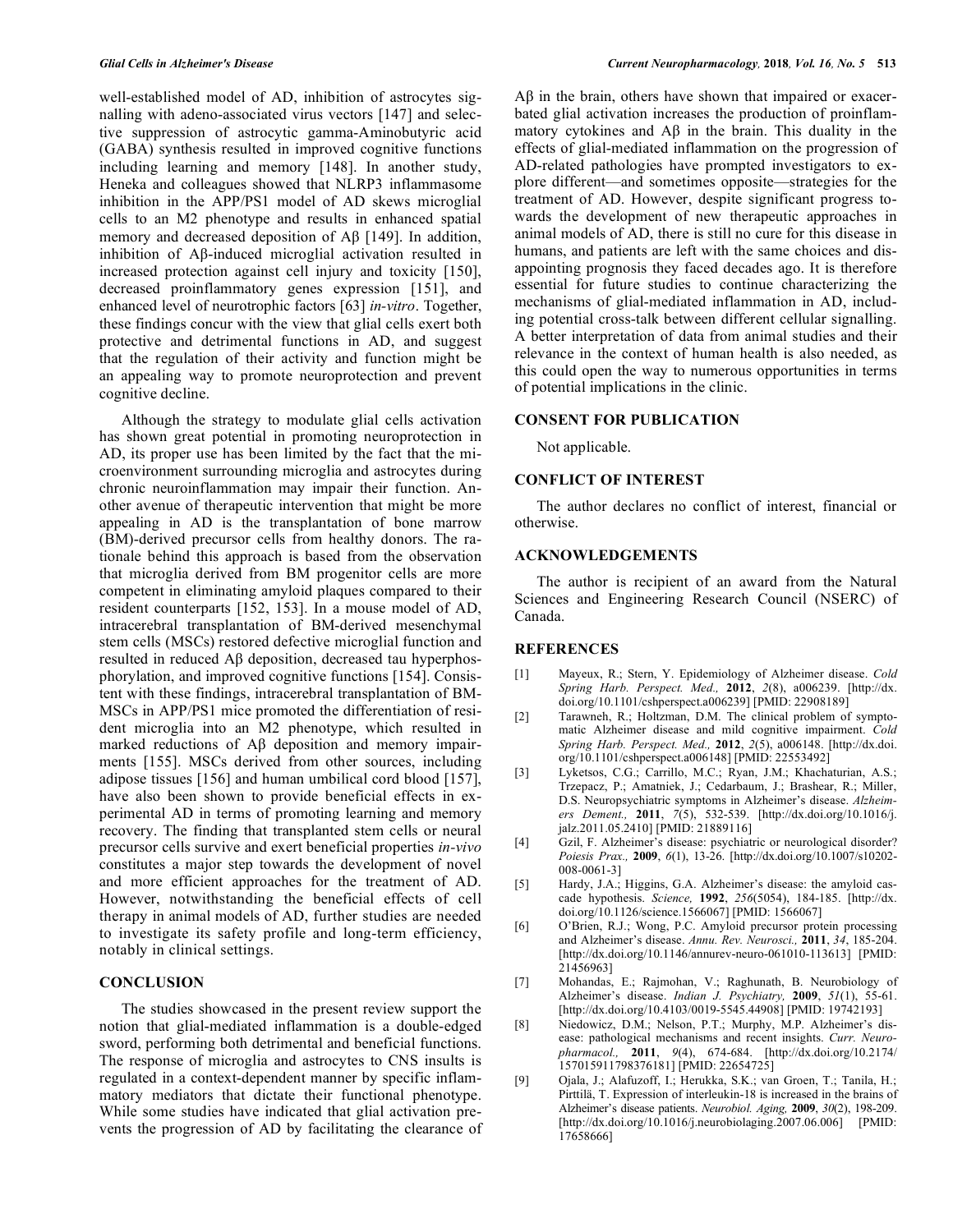- [10] Morimoto, K.; Horio, J.; Satoh, H.; Sue, L.; Beach, T.; Arita, S.; Tooyama, I.; Konishi, Y. Expression profiles of cytokines in the brains of Alzheimer's disease (AD) patients compared to the brains of non-demented patients with and without increasing AD pathology. *J. Alzheimers Dis.,* **2011**, *25*(1), 59-76. [PMID: 21368376]
- [11] Benzing, W.C.; Wujek, J.R.; Ward, E.K.; Shaffer, D.; Ashe, K.H.; Younkin, S.G.; Brunden, K.R. Evidence for glial-mediated inflammation in aged APP(SW) transgenic mice. *Neurobiol. Aging,*  **1999**, *20*(6), 581-589. [http://dx.doi.org/10.1016/S0197-4580(99) 00065-2] [PMID: 10674423]
- [12] Apelt, J.; Schliebs, R. Beta-amyloid-induced glial expression of both pro- and anti-inflammatory cytokines in cerebral cortex of aged transgenic Tg2576 mice with Alzheimer plaque pathology. *Brain Res.,* **2001**, *894*(1), 21-30. [http://dx.doi.org/10.1016/S0006- 8993(00)03176-0] [PMID: 11245811]
- [13] Patel, N.S.; Paris, D.; Mathura, V.; Quadros, A.N.; Crawford, F.C.; Mullan, M.J. Inflammatory cytokine levels correlate with amyloid load in transgenic mouse models of Alzheimer's disease. *J. Neuroinflammation,* **2005**, *2*(1), 9. [http://dx.doi.org/10.1186/1742- 2094-2-9] [PMID: 15762998]
- [14] Wang, W.Y.; Tan, M.S.; Yu, J.T.; Tan, L. Role of proinflammatory cytokines released from microglia in Alzheimer's disease. *Ann. Transl. Med.,* **2015**, *3*(10), 136. [PMID: 26207229]
- [15] Agostinho, P.; Cunha, R.A.; Oliveira, C. Neuroinflammation, oxidative stress and the pathogenesis of Alzheimer's disease. *Curr. Pharm. Des.,* **2010**, *16*(25), 2766-2778. [http://dx.doi.org/10.2174/ 138161210793176572] [PMID: 20698820]
- [16] McGeer, P.L.; Itagaki, S.; Tago, H.; McGeer, E.G. Reactive microglia in patients with senile dementia of the Alzheimer type are positive for the histocompatibility glycoprotein HLA-DR. *Neurosci. Lett.,* **1987**, *79*(1-2), 195-200. [http://dx.doi.org/10.1016/0304- 3940(87)90696-3] [PMID: 3670729]
- [17] Zotova, E.; Holmes, C.; Johnston, D.; Neal, J.W.; Nicoll, J.A.; Boche, D. Microglial alterations in human Alzheimer's disease following Aβ42 immunization. *Neuropathol. Appl. Neurobiol.,* **2011**, *37*(5), 513-524. [http://dx.doi.org/10.1111/j.1365-2990.2010.01156.x] [PMID: 21166690]
- [18] Shao, Y.; Gearing, M.; Mirra, S.S. Astrocyte-apolipoprotein E associations in senile plaques in Alzheimer disease and vascular lesions: a regional immunohistochemical study. *J. Neuropathol. Exp. Neurol.,* **1997**, *56*(4), 376-381. [http://dx.doi.org/10.1097/ 00005072-199704000-00006] [PMID: 9100668]
- [19] Lawson, L.J.; Perry, V.H.; Dri, P.; Gordon, S. Heterogeneity in the distribution and morphology of microglia in the normal adult mouse brain. *Neuroscience,* **1990**, *39*(1), 151-170. [http://dx.doi. org/10.1016/0306-4522(90)90229-W] [PMID: 2089275]
- [20] Solito, E.; Sastre, M. Microglia function in Alzheimer's disease. *Front. Pharmacol.,* **2012**, *3*, 14. [http://dx.doi.org/10.3389/fphar. 2012.00014] [PMID: 22363284]
- [21] Ginhoux, F.; Lim, S.; Hoeffel, G.; Low, D.; Huber, T. Origin and differentiation of microglia. *Front. Cell. Neurosci.,* **2013**, *7*, 45. [http://dx.doi.org/10.3389/fncel.2013.00045] [PMID: 23616747]
- [22] Hristovska, I.; Pascual, O. Deciphering resting microglial morphology and process motility from a synaptic prospecT. *Front. Integr. Nuerosci.,* **2016**, *9*, 73. [http://dx.doi.org/10.3389/fnint.2015.00073] [PMID: 26834588]
- [23] Fakhoury, M. Immune-mediated processes in neurodegeneration: where do we stand? *J. Neurol.,* **2016**, *263*(9), 1683-1701. [http://dx. doi.org/10.1007/s00415-016-8052-0] [PMID: 26872669]
- [24] Kigerl, K.A.; de Rivero V.J.P.; Dietrich, W.D.; Popovich, P.G.; Keane, R.W. Pattern recognition receptors and central nervous system repair. *Exp. Neurol.,* **2014**, *258*, 5-16. [http://dx.doi.org/10. 1016/j.expneurol.2014.01.001] [PMID: 25017883]
- [25] Town, T.; Nikolic, V.; Tan, J. The microglial "activation" continuum: from innate to adaptive responses. *J. Neuroinflammation,*  **2005**, *2*, 24. [http://dx.doi.org/10.1186/1742-2094-2-24] [PMID: 16259628]
- [26] Sierra, A.; Beccari, S.; Diaz-Aparicio, I.; Encinas, J.M.; Comeau, S.; Tremblay, M.E. Surveillance, phagocytosis, and inflammation: how never-resting microglia influence adult hippocampal neurogenesis. *Neural Plast.,* **2014**, *2014*, 610343. [http://dx.doi.org/10. 1155/2014/610343] [PMID: 24772353]
- [27] Shaked, I.; Porat, Z.; Gersner, R.; Kipnis, J.; Schwartz, M. Early activation of microglia as antigen-presenting cells correlates with T cell-mediated protection and repair of the injured central nervous

system. *J. Neuroimmunol.,* **2004**, *146*(1-2), 84-93. [http://dx.doi. org/10.1016/j.jneuroim.2003.10.049] [PMID: 14698850]

- [28] Perry, V.H.; Nicoll, J.A.; Holmes, C. Microglia in neurodegenerative disease. *Nat. Rev. Neurol.,* **2010**, *6*(4), 193-201. [http://dx.doi. org/10.1038/nrneurol.2010.17] [PMID: 20234358]
- [29] Hanisch, U.K.; Kettenmann, H. Microglia: active sensor and versatile effector cells in the normal and pathologic brain. *Nat. Neurosci.,* **2007**, *10*(11), 1387-1394. [http://dx.doi.org/10.1038/nn1997] [PMID: 17965659]
- [30] Sierra, A.; Abiega, O.; Shahraz, A.; Neumann, H. Janus-faced microglia: beneficial and detrimental consequences of microglial phagocytosis. *Front. Cell. Neurosci.,* **2013**, *7*, 6. [http://dx.doi.org/ 10.3389/fncel.2013.00006] [PMID: 23386811]
- [31] Suzumura, A. Neuron-microglia interaction in neuroinflammation. *Curr. Protein Pept. Sci.,* **2013**, *14*(1), 16-20. [http://dx.doi.org/10. 2174/1389203711314010004] [PMID: 23544747]
- [32] Glezer, I.; Simard, A.R.; Rivest, S. Neuroprotective role of the innate immune system by microglia. *Neuroscience,* **2007**, *147*(4), 867-883. [http://dx.doi.org/10.1016/j.neuroscience.2007.02.055] [PMID: 17459594]
- [33] Ding, Y.M.; Jaumotte, J.D.; Signore, A.P.; Zigmond, M.J. Effects of 6-hydroxydopamine on primary cultures of substantia nigra: specific damage to dopamine neurons and the impact of glial cell line-derived neurotrophic factor. *J. Neurochem.,* **2004**, *89*(3), 776- 787. [http://dx.doi.org/10.1111/j.1471-4159.2004.02415.x] [PMID: 15086533]
- [34] Tang, Y.; Le, W. Differential roles of M1 and M2 microglia in neurodegenerative diseases. *Mol. Neurobiol.,* **2016**, *53*(2), 1181-1194. [http://dx.doi.org/10.1007/s12035-014-9070-5] [PMID: 25598354]
- [35] Ransohoff, R.M. A polarizing question: do M1 and M2 microglia exist? *Nat. Neurosci.,* **2016**, *19*(8), 987-991. [http://dx.doi.org/10. 1038/nn.4338] [PMID: 27459405]
- [36] Wang, N.; Liang, H.; Zen, K. Molecular mechanisms that influence the macrophage m1-m2 polarization balance. *Front. Immunol.,*  **2014**, *5*, 614. [http://dx.doi.org/10.3389/fimmu.2014.00614] [PMID: 25506346]
- [37] Hyam, S.R.; Lee, I.A.; Gu, W.; Kim, K.A.; Jeong, J.J.; Jang, S.E.; Han, M.J.; Kim, D.H. Arctigenin ameliorates inflammation *in vitro* and *in vivo* by inhibiting the PI3K/AKT pathway and polarizing M1 macrophages to M2-like macrophages. *Eur. J. Pharmacol.,*  **2013**, *708*(1-3), 21-29. [http://dx.doi.org/10.1016/j.ejphar.2013. 01.014] [PMID: 23375938]
- [38] Jang, S.E.; Hyam, S.R.; Han, M.J.; Kim, S.Y.; Lee, B.G.; Kim, D.H. Lactobacillus brevis G-101 ameliorates colitis in mice by inhibiting NF-κB, MAPK and AKT pathways and by polarizing M1 macrophages to M2-like macrophages. *J. Appl. Microbiol.,* **2013**, *115*(3), 888-896. [http://dx.doi.org/10.1111/jam.12273] [PMID: 23742179]
- [39] Mylonas, K.J.; Nair, M.G.; Prieto-Lafuente, L.; Paape, D.; Allen, J.E. Alternatively activated macrophages elicited by helminth infection can be reprogrammed to enable microbial killing. *J. Immunol.,* **2009**, *182*(5), 3084-3094. [http://dx.doi.org/10.4049/ jimmunol.0803463] [PMID: 19234205]
- [40] Stout, R.D.; Jiang, C.; Matta, B.; Tietzel, I.; Watkins, S.K.; Suttles, J. Macrophages sequentially change their functional phenotype in response to changes in microenvironmental influences. *J. Immunol.,* **2005**, *175*(1), 342-349. [http://dx.doi.org/10.4049/jimmunol. 175.1.342] [PMID: 15972667]
- [41] Meraz-Ríos, M.A.; Toral-Rios, D.; Franco-Bocanegra, D.; Villeda-Hernández, J.; Campos-Peña, V. Inflammatory process in Alzheimer's Disease. *Front. Integr. Nuerosci.,* **2013**, *7*, 59. [http://dx. doi.org/10.3389/fnint.2013.00059] [PMID: 23964211]
- [42] Wyss-Coray, T.; Rogers, J. Inflammation in Alzheimer disease-a brief review of the basic science and clinical literature. *Cold Spring Harb. Perspect. Med.,* **2012**, *2*(1), a006346. [http://dx.doi.org/ 10.1101/cshperspect.a006346] [PMID: 22315714]
- [43] Cunningham, C.; Wilcockson, D.C.; Campion, S.; Lunnon, K.; Perry, V.H. Central and systemic endotoxin challenges exacerbate the local inflammatory response and increase neuronal death during chronic neurodegeneration. *J. Neurosci.,* **2005**, *25*(40), 9275-9284. [http://dx.doi.org/10.1523/JNEUROSCI.2614-05.2005] [PMID: 16207887]
- [44] Holmes, C.; El-Okl, M.; Williams, A.L.; Cunningham, C.; Wilcockson, D.; Perry, V.H. Systemic infection, interleukin 1beta, and cognitive decline in Alzheimer's disease. *J. Neurol. Neurosurg.*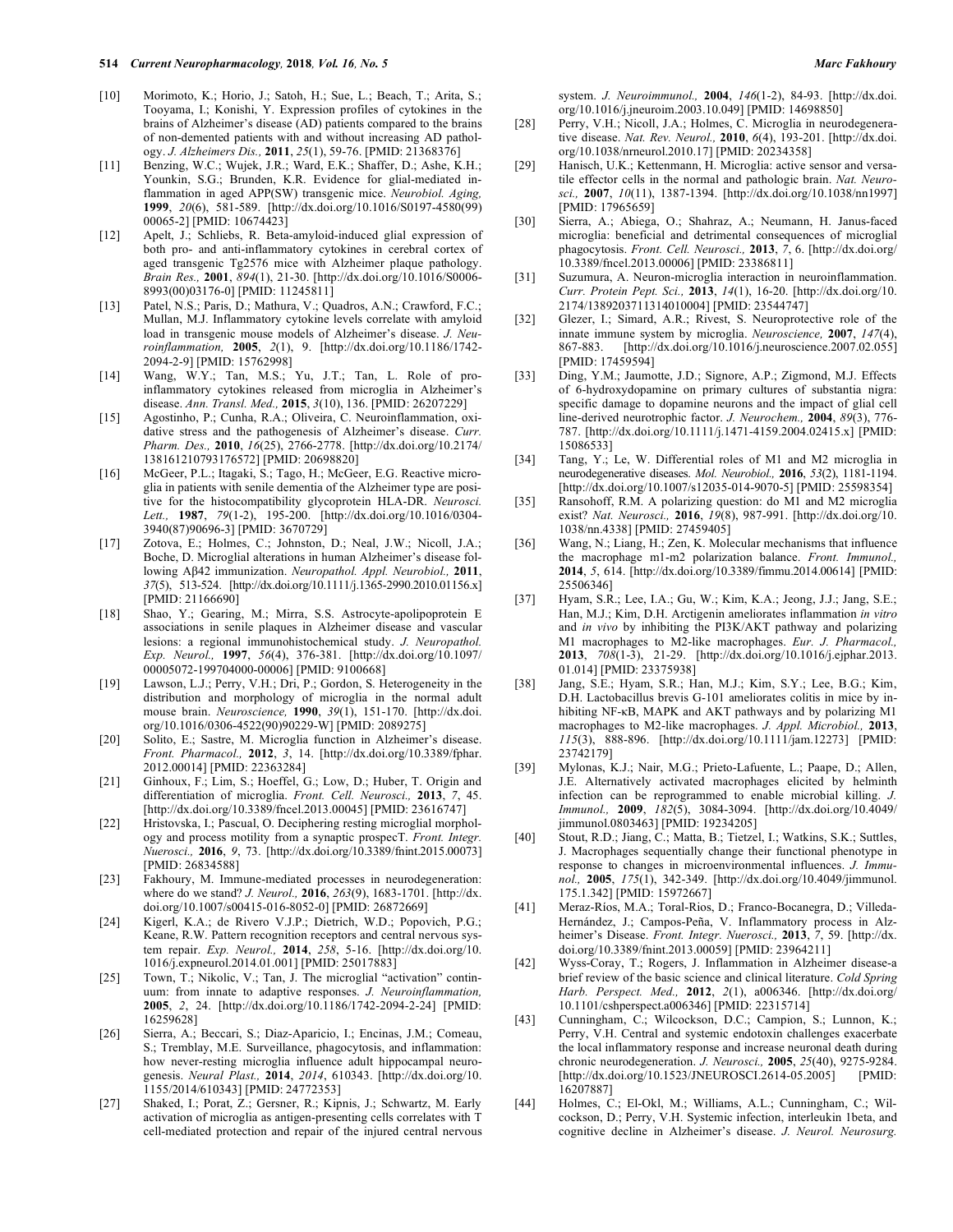*Psychiatry,* **2003**, *74*(6), 788-789. [http://dx.doi.org/10.1136/ jnnp.74.6.788] [PMID: 12754353]

- [45] Hayes, A.; Green, E.K.; Pritchard, A.; Harris, J.M.; Zhang, Y.; Lambert, J.C.; Chartier-Harlin, M.C.; Pickering-Brown, S.M.; Lendon, C.L.; Mann, D.M. A polymorphic variation in the interleukin 1A gene increases brain microglial cell activity in Alzheimer's disease. *J. Neurol. Neurosurg. Psychiatry,* **2004**, *75*(10), 1475-1477. [http://dx.doi.org/10.1136/jnnp.2003.030866] [PMID: 15377701]
- [46] Nicoll, J.A.; Mrak, R.E.; Graham, D.I.; Stewart, J.; Wilcock, G.; MacGowan, S.; Esiri, M.M.; Murray, L.S.; Dewar, D.; Love, S.; Moss, T.; Griffin, W.S. Association of interleukin-1 gene polymorphisms with Alzheimer's disease. *Ann. Neurol.,* **2000**, *47*(3), 365- 368. [http://dx.doi.org/10.1002/1531-8249(200003)47:3<365::AID-ANA13>3.0.CO;2-G] [PMID: 10716257]
- [47] McCusker, S.M.; Curran, M.D.; Dynan, K.B.; McCullagh, C.D.; Urquhart, D.D.; Middleton, D.; Patterson, C.C.; McIlroy, S.P.; Passmore, A.P. Association between polymorphism in regulatory region of gene encoding tumour necrosis factor alpha and risk of Alzheimer's disease and vascular dementia: a case-control study. *Lancet,* **2001**, *357*(9254), 436-439. [http://dx.doi.org/10.1016/ S0140-6736(00)04008-3] [PMID: 11273064]
- [48] Yuan, P.; Condello, C.; Keene, C.D.; Wang, Y.; Bird, T.D.; Paul, S.M.; Luo, W.; Colonna, M.; Baddeley, D.; Grutzendler, J. TREM2 haplodeficiency in mice and humans impairs the microglia barrier function leading to decreased amyloid compaction and severe axonal dystrophy. *Neuron,* **2016**, *92*(1), 252-264. [http://dx.doi. org/10.1016/j.neuron.2016.09.016] [PMID: 27710785]
- [49] Hong, S.; Beja-Glasser, V.F.; Nfonoyim, B.M.; Frouin, A.; Li, S.; Ramakrishnan, S.; Merry, K.M.; Shi, Q.; Rosenthal, A.; Barres, B.A.; Lemere, C.A.; Selkoe, D.J.; Stevens, B. Complement and microglia mediate early synapse loss in Alzheimer mouse models. *Science,* **2016**, *352*(6286), 712-716. [http://dx.doi.org/10.1126/ science.aad8373] [PMID: 27033548]
- [50] Czirr, E.; Castello, N.A.; Mosher, K.I.; Castellano, J.M.; Hinkson, I.V.; Lucin, K.M.; Baeza-Raja, B.; Ryu, J.K.; Li, L.; Farina, S.N.; Belichenko, N.P.; Longo, F.M.; Akassoglou, K.; Britschgi, M.; Cirrito, J.R.; Wyss-Coray, T. Microglial complement receptor 3 regulates brain Aβ levels through secreted proteolytic activity. *J. Exp. Med.,* **2017**, *214*(4), 1081-1092. [http://dx.doi.org/10.1084/ jem.20162011] [PMID: 28298456]
- [51] Itagaki, S.; McGeer, P.L.; Akiyama, H.; Zhu, S.; Selkoe, D. Relationship of microglia and astrocytes to amyloid deposits of Alzheimer disease. *J. Neuroimmunol.,* **1989**, *24*(3), 173-182. [http://dx. doi.org/10.1016/0165-5728(89)90115-X] [PMID: 2808689]
- [52] Heneka, M.T.; Sastre, M.; Dumitrescu-Ozimek, L.; Dewachter, I.; Walter, J.; Klockgether, T.; Van Leuven, F. Focal glial activation coincides with increased BACE1 activation and precedes amyloid plaque deposition in APP[V717I] transgenic mice. *J. Neuroinflammation,* **2005**, *2*, 22. [http://dx.doi.org/10.1186/1742-2094-2- 22] [PMID: 16212664]
- [53] Jung, C.K.; Keppler, K.; Steinbach, S.; Blazquez-Llorca, L.; Herms, J. Fibrillar amyloid plaque formation precedes microglial activation. *PLoS One,* **2015**, *10*(3), e0119768. [http://dx.doi.org/10. 1371/journal.pone.0119768] [PMID: 25799372]
- [54] Rodríguez, J.J.; Witton, J.; Olabarria, M.; Noristani, H.N.; Verkhratsky, A. Increase in the density of resting microglia precedes neuritic plaque formation and microglial activation in a transgenic model of Alzheimer's disease. *Cell Death Dis.,* **2010**, *1*, e1. [http://dx.doi.org/10.1038/cddis.2009.2] [PMID: 21364611]
- [55] Jana, M.; Palencia, C.A.; Pahan, K. Fibrillar amyloid-beta peptides activate microglia *via* TLR2: implications for Alzheimer's disease. *J. Immunol.,* **2008**, *181*(10), 7254-7262. [http://dx.doi.org/10.4049/ jimmunol.181.10.7254] [PMID: 18981147]
- [56] Richard, K.L.; Filali, M.; Préfontaine, P.; Rivest, S. Toll-like receptor 2 acts as a natural innate immune receptor to clear amyloid beta 1-42 and delay the cognitive decline in a mouse model of Alzheimer's disease. *J. Neurosci.,* **2008**, *28*(22), 5784-5793. [http://dx. doi.org/10.1523/JNEUROSCI.1146-08.2008] [PMID: 18509040]
- [57] Reed-Geaghan, E.G.; Savage, J.C.; Hise, A.G.; Landreth, G.E. CD14 and toll-like receptors 2 and 4 are required for fibrillar Abeta-stimulated microglial activation. *J. Neurosci.,* **2009**, *29*(38), 11982-11992. [http://dx.doi.org/10.1523/JNEUROSCI.3158-09.2009] [PMID: 19776284]
- [58] Bamberger, M.E.; Harris, M.E.; McDonald, D.R.; Husemann, J.; Landreth, G.E. A cell surface receptor complex for fibrillar beta-

amyloid mediates microglial activation. *J. Neurosci.,* **2003**, *23*(7), 2665-2674. [PMID: 12684452]

- [59] Lee, C.Y.; Landreth, G.E. The role of microglia in amyloid clearance from the AD brain. *J. Neural Transm. (Vienna),* **2010**, *117*(8), 949-960. [http://dx.doi.org/10.1007/s00702-010-0433-4] [PMID: 20552234]
- [60] Qiu, W.Q.; Ye, Z.; Kholodenko, D.; Seubert, P.; Selkoe, D.J. Degradation of amyloid beta-protein by a metalloprotease secreted by microglia and other neural and non-neural cells. *J. Biol. Chem.,*  **1997**, *272*(10), 6641-6646. [http://dx.doi.org/10.1074/jbc.272.10. 6641] [PMID: 9045694]
- [61] El Khoury, J.; Toft, M.; Hickman, S.E.; Means, T.K.; Terada, K.; Geula, C.; Luster, A.D. Ccr2 deficiency impairs microglial accumulation and accelerates progression of Alzheimer-like disease. *Nat. Med.,* **2007**, *13*(4), 432-438. [http://dx.doi.org/10.1038/ nm1555] [PMID: 17351623]
- [62] Krabbe, G.; Halle, A.; Matyash, V.; Rinnenthal, J.L.; Eom, G.D.; Bernhardt, U.; Miller, K.R.; Prokop, S.; Kettenmann, H.; Heppner, F.L. Functional impairment of microglia coincides with Betaamyloid deposition in mice with Alzheimer-like pathology. *PLoS One,* **2013**, *8*(4), e60921. [http://dx.doi.org/10.1371/journal.pone. 0060921] [PMID: 23577177]
- [63] Cai, H.; Liang, Q.; Ge, G. Gypenoside attenuates β amyloidinduced inflammation in N9 microglial cells via SOCS1 signaling. *Neural Plast.,* **2016**, *2016*, 6362707. [http://dx.doi.org/10.1155/ 2016/6362707] [PMID: 27213058]
- [64] Combs, C.K.; Karlo, J.C.; Kao, S.C.; Landreth, G.E. beta-Amyloid stimulation of microglia and monocytes results in TNFalphadependent expression of inducible nitric oxide synthase and neuronal apoptosis. *J. Neurosci.,* **2001**, *21*(4), 1179-1188. [PMID: 11160388]
- [65] Sajja, V.S.; Hlavac, N.; VandeVord, P.J. Role of glia in memory deficits following traumatic brain injury: Biomarkers of glia dysfunction. *Front. Integr. Nuerosci.,* **2016**, *10*, 7. [http://dx.doi.org/ 10.3389/fnint.2016.00007] [PMID: 26973475]
- [66] Luo, W.; Liu, W.; Hu, X.; Hanna, M.; Caravaca, A.; Paul, S.M. Microglial internalization and degradation of pathological tau is enhanced by an anti-tau monoclonal antibody. *Sci. Rep.,* **2015**, *5*, 11161. [http://dx.doi.org/10.1038/srep11161] [PMID: 26057852]
- [67] Bolós, M.; Llorens-Martín, M.; Jurado-Arjona, J.; Hernández, F.; Rábano, A.; Avila, J. Direct evidence of internalization of tau by microglia *in vitro* and *in vivo. J. Alzheimers Dis.,* **2016**, *50*(1), 77- 87. [http://dx.doi.org/10.3233/JAD-150704] [PMID: 26638867]
- [68] Colombo, E.; Farina, C. Astrocytes: Key regulators of neuroinflammation. *Trends Immunol.,* **2016**, *37*(9), 608-620. [http://dx. doi.org/10.1016/j.it.2016.06.006] [PMID: 27443914]
- [69] Placone, A.L.; McGuiggan, P.M.; Bergles, D.E.; Guerrero-Cazares, H.; Quiñones-Hinojosa, A.; Searson, P.C. Human astrocytes develop physiological morphology and remain quiescent in a novel 3D matrix. *Biomaterials,* **2015**, *42*, 134-143. [http://dx.doi.org/ 10.1016/j.biomaterials.2014.11.046] [PMID: 25542801]
- [70] Carson, M.J.; Thrash, J.C.; Walter, B. The cellular response in neuroinflammation: The role of leukocytes, microglia and astrocytes in neuronal death and survival. *Clin. Neurosci. Res.,* **2006**, *6*(5), 237-245. [http://dx.doi.org/10.1016/j.cnr.2006.09.004] [PMID: 19169437]
- [71] Segura-Aguilar, J. A new mechanism for protection of dopaminergic neurons mediated by astrocytes. *Neural Regen. Res.,* **2015**, *10*(8), 1225-1227. [http://dx.doi.org/10.4103/1673-5374.162750] [PMID: 26487845]
- [72] 'Episcopo, F.L.; Tirolo, C.; Testa, N.; Caniglia, S.; Morale, M.C.; Marchetti, B. Reactive astrocytes are key players in nigrostriatal dopaminergic neurorepair in the MPTP mouse model of Parkinson's disease: focus on endogenous neurorestoration. *Curr. Aging Sci.,* **2013**, *6*(1), 45-55. [http://dx.doi.org/10.2174/ 1874609811306010007] [PMID: 23895521]
- [73] Catts, V.S.; Wong, J.; Fillman, S.G.; Fung, S.J.; Shannon Weickert, C. Increased expression of astrocyte markers in schizophrenia: Association with neuroinflammation. *Aust. N. Z. J. Psychiatry,*  **2014**, *48*(8), 722-734. [http://dx.doi.org/10.1177/0004867414531078] [PMID: 24744400]
- [74] McCullumsmith, R.E.; O'Donovan, S.M.; Drummond, J.B.; Benesh, F.S.; Simmons, M.; Roberts, R.; Lauriat, T.; Haroutunian, V.; Meador-Woodruff, J.H. Cell-specific abnormalities of glutamate transporters in schizophrenia: sick astrocytes and compensat-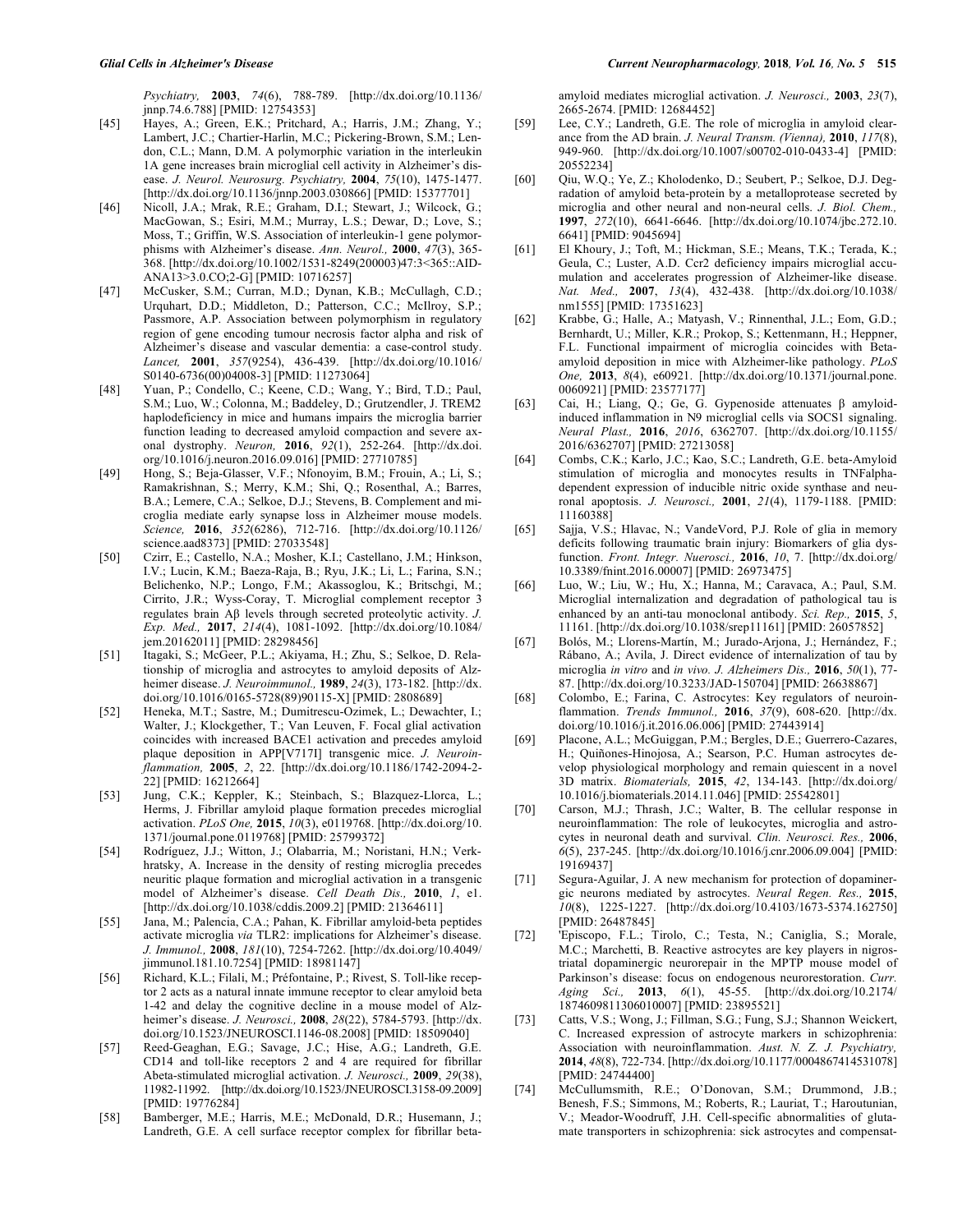ing relay neurons? *Mol. Psychiatry,* **2016**, *21*(6), 823-830. [http://dx.doi.org/10.1038/mp.2015.148] [PMID: 26416546]

- [75] Gu, X.L.; Long, C.X.; Sun, L.; Xie, C.; Lin, X.; Cai, H. Astrocytic expression of Parkinson's disease-related A53T alpha-synuclein causes neurodegeneration in mice. *Mol. Brain,* **2010**, *3*, 12. [http://dx.doi.org/10.1186/1756-6606-3-12] [PMID: 20409326]
- [76] Solano, R.M.; Casarejos, M.J.; Menéndez-Cuervo, J.; Rodriguez-Navarro, J.A.; García de Yébenes, J.; Mena, M.A. Glial dysfunction in parkin null mice: effects of aging. *J. Neurosci.,* **2008**, *28*(3), 598-611. [http://dx.doi.org/10.1523/JNEUROSCI.4609-07.2008] [PMID: 18199761]
- [77] Abbott, N.J. Astrocyte-endothelial interactions and blood-brain barrier permeability. *J. Anat.,* **2002**, *200*(6), 629-638. [http://dx. doi.org/10.1046/j.1469-7580.2002.00064.x] [PMID: 12162730]
- [78] Abbott, N.J.; Rönnbäck, L.; Hansson, E. Astrocyte-endothelial interactions at the blood-brain barrier. *Nat. Rev. Neurosci.,* **2006**, *7*(1), 41-53. [http://dx.doi.org/10.1038/nrn1824] [PMID: 16371949]
- [79] Haseloff, R.F.; Blasig, I.E.; Bauer, H.C.; Bauer, H. In search of the astrocytic factor(s) modulating blood-brain barrier functions in brain capillary endothelial cells *in vitro. Cell. Mol. Neurobiol.,*  **2005**, *25*(1), 25-39. [http://dx.doi.org/10.1007/s10571-004-1375-x] [PMID: 15962507]
- [80] Cabezas, R.; Avila, M.; Gonzalez, J.; El-Bachá, R.S.; Báez, E.; García-Segura, L.M.; Jurado, C.J.C.; Capani, F.; Cardona-Gomez, G.P.; Barreto, G.E. Astrocytic modulation of blood brain barrier: perspectives on Parkinson's disease. *Front. Cell. Neurosci.,*  **2014**, *8*, 211. [http://dx.doi.org/10.3389/fncel.2014.00211] [PMID: 25136294]
- [81] Argaw, A.T.; Asp, L.; Zhang, J.; Navrazhina, K.; Pham, T.; Mariani, J.N.; Mahase, S.; Dutta, D.J.; Seto, J.; Kramer, E.G.; Ferrara, N.; Sofroniew, M.V.; John, G.R. Astrocyte-derived VEGF-A drives blood-brain barrier disruption in CNS inflammatory disease. *J. Clin. Invest.,* **2012**, *122*(7), 2454-2468. [http://dx.doi.org/10.1172/ JCI60842] [PMID: 22653056]
- [82] Argaw, A.T.; Zhang, Y.; Snyder, B.J.; Zhao, M.L.; Kopp, N.; Lee, S.C.; Raine, C.S.; Brosnan, C.F.; John, G.R. IL-1beta regulates blood-brain barrier permeability *via* reactivation of the hypoxiaangiogenesis program. *J. Immunol.,* **2006**, *177*(8), 5574-5584. [http:// dx.doi.org/10.4049/jimmunol.177.8.5574] [PMID: 17015745]
- [83] Constantinescu, C.S.; Tani, M.; Ransohoff, R.M.; Wysocka, M.; Hilliard, B.; Fujioka, T.; Murphy, S.; Tighe, P.J.; Das Sarma, J.; Trinchieri, G.; Rostami, A. Astrocytes as antigen-presenting cells: expression of IL-12/IL-23. *J. Neurochem.,* **2005**, *95*(2), 331-340. [http://dx.doi.org/10.1111/j.1471-4159.2005.03368.x] [PMID: 16086689]
- [84] Gimsa, U.; Mitchison, N.A.; Brunner-Weinzierl, M.C. Immune privilege as an intrinsic CNS property: astrocytes protect the CNS against T-cell-mediated neuroinflammation. *Mediators Inflamm.,*  **2013**, *2013*, 320519. [http://dx.doi.org/10.1155/2013/320519] [PMID: 24023412]
- [85] Sun, D.; Coleclough, C.; Whitaker, J.N. Nonactivated astrocytes downregulate T cell receptor expression and reduce antigenspecific proliferation and cytokine production of myelin basic protein (MBP)-reactive T cells. *J. Neuroimmunol.,* **1997**, *78*(1-2), 69-78. [http://dx.doi.org/10.1016/S0165-5728(97)00083-0] [PMID: 9307229]
- [86] Gimsa, U.; ØRen, A.; Pandiyan, P.; Teichmann, D.; Bechmann, I.; Nitsch, R.; Brunner-Weinzierl, M.C. Astrocytes protect the CNS: antigen-specific T helper cell responses are inhibited by astrocyteinduced upregulation of CTLA-4 (CD152). *J. Mol. Med. (Berl.),*  **2004**, *82*(6), 364-372. [http://dx.doi.org/10.1007/s00109-004-0531- 6] [PMID: 15007511]
- [87] Xiao, B.G.; Diab, A.; Zhu, J.; van der Meide, P.; Link, H. Astrocytes induce hyporesponses of myelin basic protein-reactive T and B cell function. *J. Neuroimmunol.,* **1998**, *89*(1-2), 113-121. [http:// dx.doi.org/10.1016/S0165-5728(98)00123-4] [PMID: 9726833]
- [88] Saikali, P.; Antel, J.P.; Pittet, C.L.; Newcombe, J.; Arbour, N. Contribution of astrocyte-derived IL-15 to CD8 T cell effector functions in multiple sclerosis. *J. Immunol.,* **2010**, *185*(10), 5693-5703. [http://dx.doi.org/10.4049/jimmunol.1002188] [PMID: 20926794]
- [89] Bélanger, M.; Magistretti, P.J. The role of astroglia in neuroprotection. *Dialogues Clin. Neurosci.,* **2009**, *11*(3), 281-295. [PMID: 19877496]
- [90] Deng, Y.; Xie, D.; Fang, M.; Zhu, G.; Chen, C.; Zeng, H.; Lu, J.; Charanjit, K. Astrocyte-derived proinflammatory cytokines induce hypomyelination in the periventricular white matter in the hypoxic

neonatal brain. *PLoS One,* **2014**, *9*(1), e87420. [http://dx.doi.org/ 10.1371/journal.pone.0087420] [PMID: 24498101]

- [91] Choi, S.S.; Lee, H.J.; Lim, I.; Satoh, J.; Kim, S.U. Human astrocytes: secretome profiles of cytokines and chemokines. *PLoS One,* **2014**, *9*(4), e92325. [http://dx.doi.org/10.1371/journal.pone. 0092325] [PMID: 24691121]
- [92] Hailer, N.P.; Wirjatijasa, F.; Roser, N.; Hischebeth, G.T.; Korf, H.W.; Dehghani, F. Astrocytic factors protect neuronal integrity and reduce microglial activation in an *in vitro* model of N-methyl-D-aspartate-induced excitotoxic injury in organotypic hippocampal slice cultures. *Eur. J. Neurosci.,* **2001**, *14*(2), 315-326. [http://dx. doi.org/10.1046/j.0953-816x.2001.01649.x] [PMID: 11553282]
- [93] DeWitt, D.A.; Perry, G.; Cohen, M.; Doller, C.; Silver, J. Astrocytes regulate microglial phagocytosis of senile plaque cores of Alzheimer's disease. *Exp. Neurol.,* **1998**, *149*(2), 329-340. [http:// dx.doi.org/10.1006/exnr.1997.6738] [PMID: 9500964]
- [94] Smits, H.A.; van Beelen, A.J.; de Vos, N.M.; Rijsmus, A.; van der Bruggen, T.; Verhoef, J.; van Muiswinkel, F.L.; Nottet, H.S. Activation of human macrophages by amyloid-beta is attenuated by astrocytes. *J. Immunol.,* **2001**, *166*(11), 6869-6876. [http://dx.doi.org/ 10.4049/jimmunol.166.11.6869] [PMID: 11359847]
- [95] Aloisi, F.; Penna, G.; Cerase, J.; Menéndez Iglesias, B.; Adorini, L. IL-12 production by central nervous system microglia is inhibited by astrocytes. *J. Immunol.,* **1997**, *159*(4), 1604-1612. [PMID: 9257819]
- [96] Solà, C.; Casal, C.; Tusell, J.M.; Serratosa, J. Astrocytes enhance lipopolysaccharide-induced nitric oxide production by microglial cells. *Eur. J. Neurosci.,* **2002**, *16*(7), 1275-1283. [http://dx.doi.org/ 10.1046/j.1460-9568.2002.02199.x] [PMID: 12405988]
- [97] Alzheimer, A. Beiträge zur Kenntnis der pathologischen Neuroglia und ihrer Beziehung zu den Abbauvorgängen im Nervengewebe. In: His-tologische und Histopathologische Arbeiten über die Grosshirnrinde mit besonderer Berücksichtigung der pathologischen Anatomie der Geisteskrankheiten, vol. 1-3 (Nissl F, Alzheimer A, eds.), pp 401–562 Jena: Gustav Fisch-er, **1910**.
- [98] Matsuoka, Y.; Picciano, M.; Malester, B.; LaFrancois, J.; Zehr, C.; Daeschner, J.M.; Olschowka, J.A.; Fonseca, M.I.; O'Banion, M.K.; Tenner, A.J.; Lemere, C.A.; Duff, K. Inflammatory responses to amyloidosis in a transgenic mouse model of Alzheimer's disease. *Am. J. Pathol.,* **2001**, *158*(4), 1345-1354. [http://dx.doi.org/10. 1016/S0002-9440(10)64085-0] [PMID: 11290552]
- [99] Nagele, R.G.; D'Andrea, M.R.; Lee, H.; Venkataraman, V.; Wang, H.Y. Astrocytes accumulate A beta 42 and give rise to astrocytic amyloid plaques in Alzheimer disease brains. *Brain Res.,* **2003**, *971*(2), 197-209. [http://dx.doi.org/10.1016/S0006-8993(03)02361- 8] [PMID: 12706236]
- [100] Ries, M.; Sastre, M. Mechanisms of Aβ clearance and degradation by glial cells. *Front. Aging Neurosci.,* **2016**, *8*, 160. [http://dx. doi.org/10.3389/fnagi.2016.00160] [PMID: 27458370]
- [101] Smits, H.A.; Rijsmus, A.; van Loon, J.H.; Wat, J.W.; Verhoef, J.; Boven, L.A.; Nottet, H.S. Amyloid-beta-induced chemokine production in primary human macrophages and astrocytes. *J. Neuroimmunol.,* **2002**, *127*(1-2), 160-168. [http://dx.doi.org/10.1016/ S0165-5728(02)00112-1] [PMID: 12044988]
- [102] Wyss-Coray, T.; Loike, J.D.; Brionne, T.C.; Lu, E.; Anankov, R.; Yan, F.; Silverstein, S.C.; Husemann, J. Adult mouse astrocytes degrade amyloid-beta *in vitro* and in situ. *Nat. Med.,* **2003**, *9*(4), 453-457. [http://dx.doi.org/10.1038/nm838] [PMID: 12612547]
- [103] Lian, H.; Yang, L.; Cole, A.; Sun, L.; Chiang, A.C.; Fowler, S.W.; Shim, D.J.; Rodriguez-Rivera, J.; Taglialatela, G.; Jankowsky, J.L.; Lu, H.C.; Zheng, H. NFκB-activated astroglial release of complement C3 compromises neuronal morphology and function associated with Alzheimer's disease. *Neuron,* **2015**, *85*(1), 101-115. [http://dx.doi.org/10.1016/j.neuron.2014.11.018] [PMID: 25533482]
- [104] Murgas, P.; Godoy, B.; von Bernhardi, R. Aβ potentiates inflammatory activation of glial cells induced by scavenger receptor ligands and inflammatory mediators in culture. *Neurotox. Res.,*  **2012**, *22*(1), 69-78. [http://dx.doi.org/10.1007/s12640-011-9306-3] [PMID: 22237943]
- [105] Forloni, G.; Mangiarotti, F.; Angeretti, N.; Lucca, E.; De Simoni, M.G. Beta-amyloid fragment potentiates IL-6 and TNF-alpha secretion by LPS in astrocytes but not in microglia. *Cytokine,* **1997**, *9*(10), 759-762. [http://dx.doi.org/10.1006/cyto.1997.0232] [PMID: 9344508]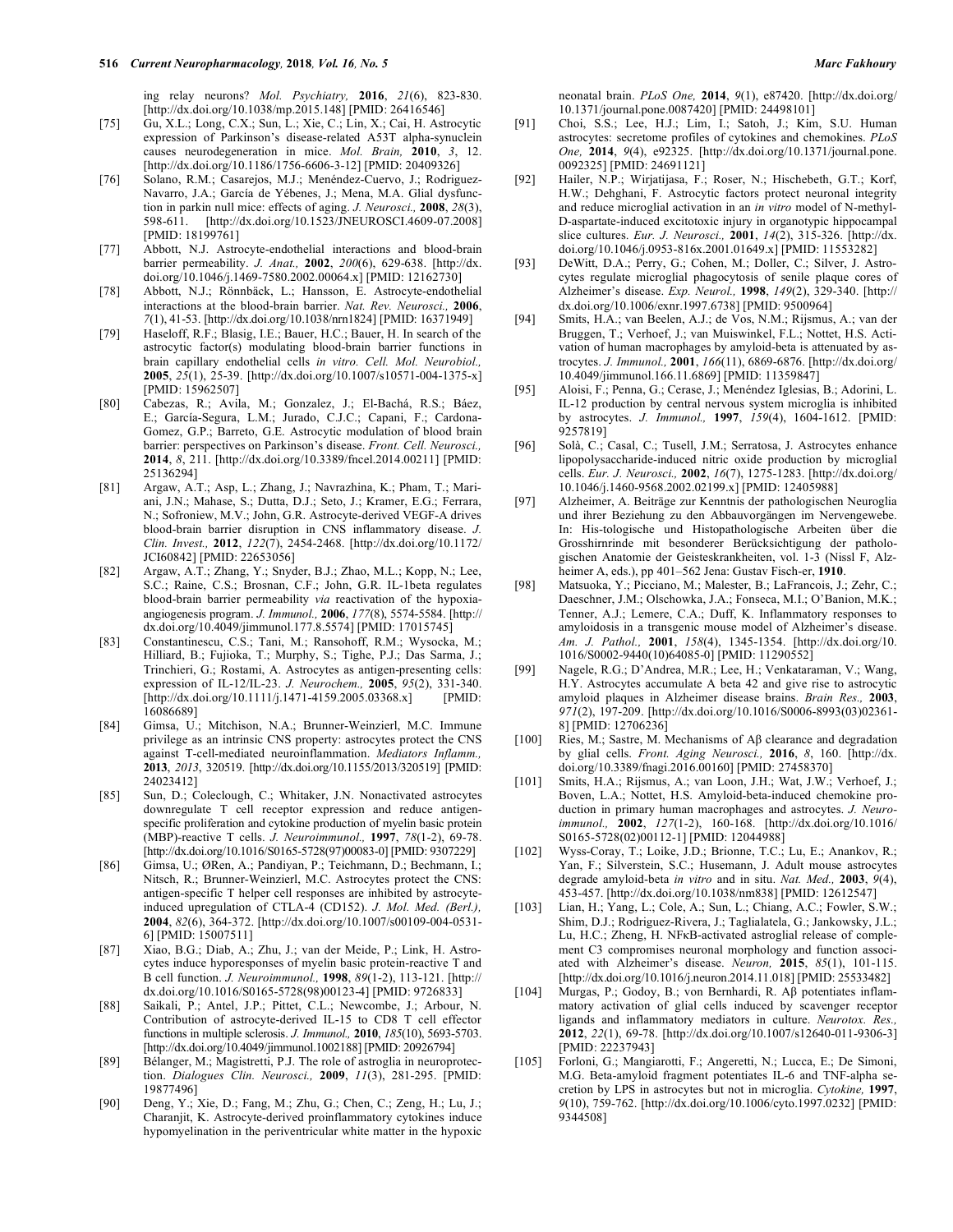- [106] Koistinaho, M.; Lin, S.; Wu, X.; Esterman, M.; Koger, D.; Hanson, J.; Higgs, R.; Liu, F.; Malkani, S.; Bales, K.R.; Paul, S.M. Apolipoprotein E promotes astrocyte colocalization and degradation of deposited amyloid-beta peptides. *Nat. Med.,* **2004**, *10*(7), 719-726. [http://dx.doi.org/10.1038/nm1058] [PMID: 15195085]
- [107] Liu, R.X.; Huang, C.; Bennett, D.A.; Li, H.; Wang, R. The characteristics of astrocyte on Aβ clearance altered in Alzheimer's disease were reversed by anti-inflammatory agent (+)-2-(1-hydroxyl-4 oxocyclohexyl) ethyl caffeate. *Am. J. Transl. Res.,* **2016**, *8*(10), 4082-4094. [PMID: 27829994]
- [108] Apelt, J.; Ach, K.; Schliebs, R. Aging-related down-regulation of neprilysin, a putative beta-amyloid-degrading enzyme, in transgenic Tg2576 Alzheimer-like mouse brain is accompanied by an astroglial upregulation in the vicinity of beta-amyloid plaques. *Neurosci. Lett.,* **2003**, *339*(3), 183-186. [http://dx.doi.org/10.1016/ S0304-3940(03)00030-2] [PMID: 12633883]
- [109] Leal, M.C.; Dorfman, V.B.; Gamba, A.F.; Frangione, B.; Wisniewski, T.; Castaño, E.M.; Sigurdsson, E.M.; Morelli, L. Plaqueassociated overexpression of insulin-degrading enzyme in the cerebral cortex of aged transgenic tg2576 mice with Alzheimer pathology. *J. Neuropathol. Exp. Neurol.,* **2006**, *65*(10), 976-987. [http://dx.doi.org/10.1097/01.jnen.0000235853.70092.ba] [PMID: 17021402]
- [110] Yin, K.J.; Cirrito, J.R.; Yan, P.; Hu, X.; Xiao, Q.; Pan, X.; Bateman, R.; Song, H.; Hsu, F.F.; Turk, J.; Xu, J.; Hsu, C.Y.; Mills, J.C.; Holtzman, D.M.; Lee, J.M. Matrix metalloproteinases expressed by astrocytes mediate extracellular amyloid-beta peptide catabolism. *J. Neurosci.,* **2006**, *26*(43), 10939-10948. [http://dx.doi. org/10.1523/JNEUROSCI.2085-06.2006] [PMID: 17065436]
- [111] Lesné, S.; Docagne, F.; Gabriel, C.; Liot, G.; Lahiri, D.K.; Buée, L.; Plawinski, L.; Delacourte, A.; MacKenzie, E.T.; Buisson, A.; Vivien, D. Transforming growth factor-beta 1 potentiates amyloidbeta generation in astrocytes and in transgenic mice. *J. Biol. Chem.,* **2003**, *278*(20), 18408-18418. [http://dx.doi.org/10.1074/ jbc.M300819200] [PMID: 12626500]
- [112] Zhao, J.; O'Connor, T.; Vassar, R. The contribution of activated astrocytes to Aβ production: implications for Alzheimer's disease pathogenesis. *J. Neuroinflammation,* **2011**, *8*, 150. [http://dx. doi.org/10.1186/1742-2094-8-150] [PMID: 22047170]
- [113] Blasko, I.; Veerhuis, R.; Stampfer-Kountchev, M.; Saurwein-Teissl, M.; Eikelenboom, P.; Grubeck-Loebenstein, B. Costimulatory effects of interferon-gamma and interleukin-1beta or tumor necrosis factor alpha on the synthesis of Abeta1-40 and Abeta1-42 by human astrocytes. *Neurobiol. Dis.,* **2000**, *7*(6 Pt B), 682-689. [http://dx.doi.org/10.1006/nbdi.2000.0321] [PMID: 11114266]
- [114] Söllvander, S.; Nikitidou, E.; Brolin, R.; Söderberg, L.; Sehlin, D.; Lannfelt, L.; Erlandsson, A. Accumulation of amyloid-β by astrocytes result in enlarged endosomes and microvesicle-induced apoptosis of neurons. *Mol. Neurodegener.,* **2016**, *11*(1), 38. [http://dx.doi.org/10.1186/s13024-016-0098-z] [PMID: 27176225]
- [115] Pertusa, M.; García-Matas, S.; Mammeri, H.; Adell, A.; Rodrigo, T.; Mallet, J.; Cristòfol, R.; Sarkis, C.; Sanfeliu, C. Expression of GDNF transgene in astrocytes improves cognitive deficits in aged rats. *Neurobiol. Aging,* **2008**, *29*(9), 1366-1379. [http://dx.doi.org/ 10.1016/j.neurobiolaging.2007.02.026] [PMID: 17399854]
- [116] Sáez, E.T.; Pehar, M.; Vargas, M.R.; Barbeito, L.; Maccioni, R.B. Production of nerve growth factor by beta-amyloid-stimulated astrocytes induces p75NTR-dependent tau hyperphosphorylation in cultured hippocampal neurons. *J. Neurosci. Res.,* **2006**, *84*(5), 1098-1106. [http://dx.doi.org/10.1002/jnr.20996] [PMID: 16862561]
- [117] Sheng, J.G.; Mrak, R.E.; Griffin, W.S. Glial-neuronal interactions in Alzheimer disease: progressive association of IL-1alpha+ microglia and S100beta+ astrocytes with neurofibrillary tangle stages. *J. Neuropathol. Exp. Neurol.,* **1997**, *56*(3), 285-290. [http://dx.doi. org/10.1097/00005072-199703000-00007] [PMID: 9056542]
- [118] Arai, T.; Miklossy, J.; Klegeris, A.; Guo, J.P.; McGeer, P.L. Thrombin and prothrombin are expressed by neurons and glial cells and accumulate in neurofibrillary tangles in Alzheimer disease brain. *J. Neuropathol. Exp. Neurol.,* **2006**, *65*(1), 19-25. [http://dx. doi.org/10.1097/01.jnen.0000196133.74087.cb] [PMID: 16410745]
- [119] Olesen, O.F. Proteolytic degradation of microtubule associated protein tau by thrombin. *Biochem. Biophys. Res. Commun.,* **1994**, *201*(2), 716-721. [http://dx.doi.org/10.1006/bbrc.1994.1759] [PMID: 8003007]
- [120] Sastre, M.; Gentleman, S.M. NSAIDs: How they work and their prospects as therapeutics in alzheimer's disease. *Front. Aging Neurosci.,* **2010**, *2*, 20. [PMID: 20589102]
- [121] Gasparini, L.; Ongini, E.; Wenk, G. Non-steroidal antiinflammatory drugs (NSAIDs) in Alzheimer's disease: old and new mechanisms of action. *J. Neurochem.,* **2004**, *91*(3), 521-536. [http://dx.doi.org/10.1111/j.1471-4159.2004.02743.x] [PMID: 15485484]
- [122] Wick, M.; Hurteau, G.; Dessev, C.; Chan, D.; Geraci, M.W.; Winn, R.A.; Heasley, L.E.; Nemenoff, R.A. Peroxisome proliferatoractivated receptor-gamma is a target of nonsteroidal antiinflammatory drugs mediating cyclooxygenase-independent inhibition of lung cancer cell growth. *Mol. Pharmacol.,* **2002**, *62*(5), 1207-1214. [http://dx.doi.org/10.1124/mol.62.5.1207] [PMID: 12391285]
- [123] Jaradat, M.S.; Wongsud, B.; Phornchirasilp, S.; Rangwala, S.M.; Shams, G.; Sutton, M.; Romstedt, K.J.; Noonan, D.J.; Feller, D.R. Activation of peroxisome proliferator-activated receptor isoforms and inhibition of prostaglandin H(2) synthases by ibuprofen, naproxen, and indomethacin. *Biochem. Pharmacol.,* **2001**, *62*(12), [http://dx.doi.org/10.1016/S0006-2952(01)00822-X] [PMID: 11755111]
- [124] Combs, C.K.; Johnson, D.E.; Karlo, J.C.; Cannady, S.B.; Landreth, G.E. Inflammatory mechanisms in Alzheimer's disease: inhibition of beta-amyloid-stimulated proinflammatory responses and neurotoxicity by PPARgamma agonists. *J. Neurosci.,* **2000**, *20*(2), 558- 567. [PMID: 10632585]
- [125] Bernardo, A.; Minghetti, L. PPAR-gamma agonists as regulators of microglial activation and brain inflammation. *Curr. Pharm. Des.,*  **2006**, *12*(1), 93-109. [http://dx.doi.org/10.2174/138161206780574579] [PMID: 16454728]
- [126] De Nuccio, C.; Bernardo, A.; Cruciani, C.; De Simone, R.; Visentin, S.; Minghetti, L. Peroxisome proliferator activated receptor-γ agonists protect oligodendrocyte progenitors against tumor necrosis factor-alpha-induced damage: Effects on mitochondrial functions and differentiation. *Exp. Neurol.,* **2015**, *271*, 506-514. [http://dx. doi.org/10.1016/j.expneurol.2015.07.014] [PMID: 26210873]
- [127] Jiang, C.; Ting, A.T.; Seed, B. PPAR-gamma agonists inhibit production of monocyte inflammatory cytokines. *Nature,* **1998**, *391* (6662), 82-86. [http://dx.doi.org/10.1038/34184] [PMID: 9422509]
- [128] Yan, Q.; Zhang, J.; Liu, H.; Babu-Khan, S.; Vassar, R.; Biere, A.L.; Citron, M.; Landreth, G. Anti-inflammatory drug therapy alters beta-amyloid processing and deposition in an animal model of Alzheimer's disease. *J. Neurosci.,* **2003**, *23*(20), 7504-7509. [PMID: 12930788]
- [129] Lim, G.P.; Yang, F.; Chu, T.; Chen, P.; Beech, W.; Teter, B.; Tran, T.; Ubeda, O.; Ashe, K.H.; Frautschy, S.A.; Cole, G.M. Ibuprofen suppresses plaque pathology and inflammation in a mouse model for Alzheimer's disease. *J. Neurosci.,* **2000**, *20*(15), 5709-5714. [PMID: 10908610]
- [130] Eriksen, J.L.; Sagi, S.A.; Smith, T.E.; Weggen, S.; Das, P.; McLendon, D.C.; Ozols, V.V.; Jessing, K.W.; Zavitz, K.H.; Koo, E.H.; Golde, T.E. NSAIDs and enantiomers of flurbiprofen target gamma-secretase and lower Abeta 42 *in vivo. J. Clin. Invest.,* **2003**, *112*(3), 440-449. [http://dx.doi.org/10.1172/JCI18162] [PMID: 12897211]
- [131] Weggen, S.; Eriksen, J.L.; Das, P.; Sagi, S.A.; Wang, R.; Pietrzik, C.U.; Findlay, K.A.; Smith, T.E.; Murphy, M.P.; Bulter, T.; Kang, D.E.; Marquez-Sterling, N.; Golde, T.E.; Koo, E.H. A subset of NSAIDs lower amyloidogenic Abeta42 independently of cyclooxygenase activity. *Nature,* **2001**, *414*(6860), 212-216. [http:// dx.doi.org/10.1038/35102591] [PMID: 11700559]
- [132] Blasko, I.; Apochal, A.; Boeck, G.; Hartmann, T.; Grubeck-Loebenstein, B.; Ransmayr, G. Ibuprofen decreases cytokineinduced amyloid beta production in neuronal cells. *Neurobiol. Dis.,*  **2001**, *8*(6), 1094-1101. [http://dx.doi.org/10.1006/nbdi.2001.0451] [PMID: 11741404]
- [133] Kummer, M.P.; Schwarzenberger, R.; Sayah-Jeanne, S.; Dubernet, M.; Walczak, R.; Hum, D.W.; Schwartz, S.; Axt, D.; Heneka, M.T. Pan-PPAR modulation effectively protects APP/PS1 mice from amyloid deposition and cognitive deficits. *Mol. Neurobiol.,* **2015**, *51*(2), 661-671. [http://dx.doi.org/10.1007/s12035-014-8743-4] [PMID: 24838579]
- [134] Heneka, M.T.; Sastre, M.; Dumitrescu-Ozimek, L.; Hanke, A.; Dewachter, I.; Kuiperi, C.; O'Banion, K.; Klockgether, T.; Van